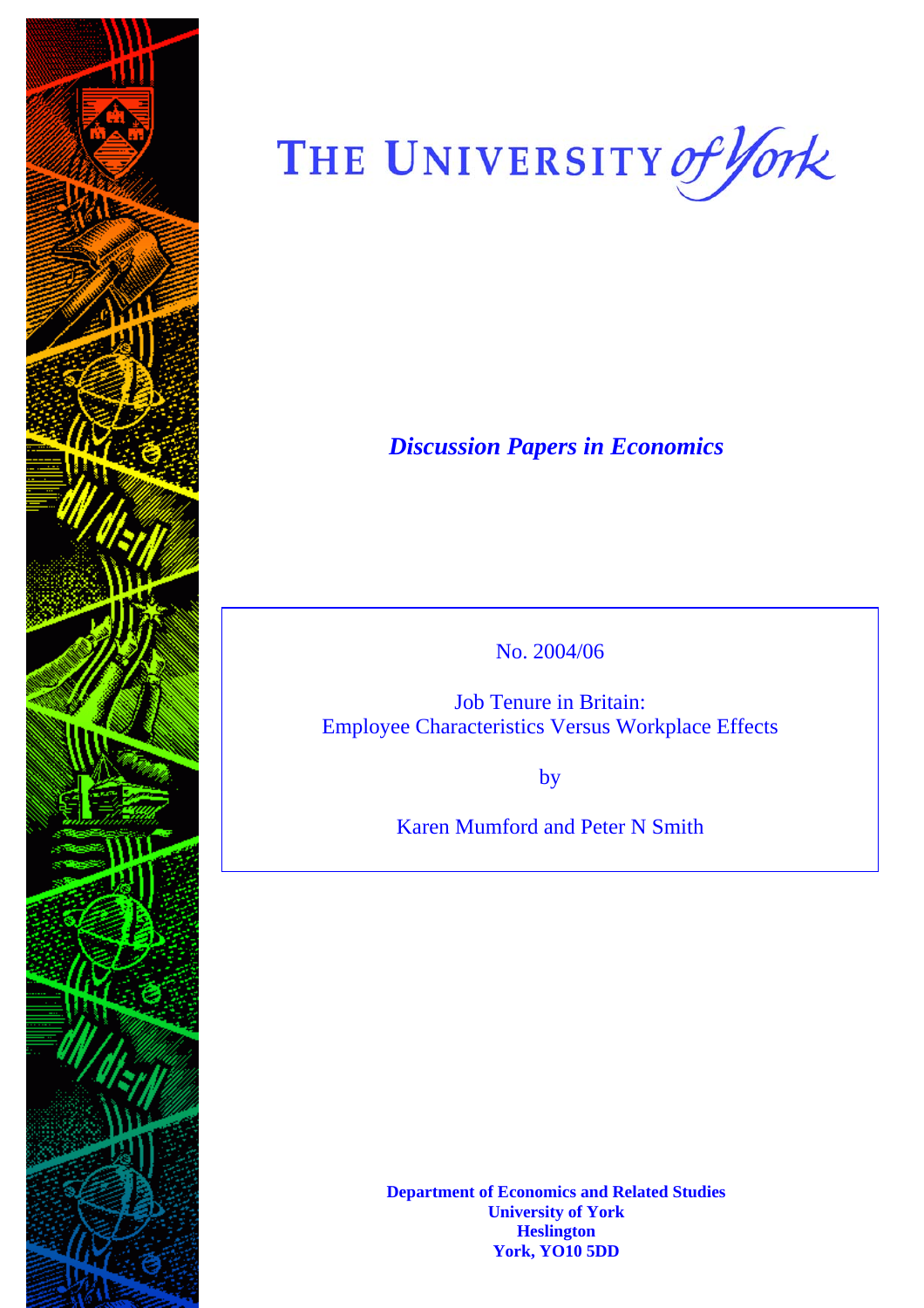# **JOB TENURE IN BRITAIN: EMPLOYEE CHARACTERISTICS VERSUS WORKPLACE EFFECTS\***

Karen Mumford and Peter N. Smith

 Department of Economics University of York kam9@york.ac.uk

**Abstract** JEL # J2

We consider differences in current job tenure of individuals using linked employee and workplace data. This enables us to distinguish between variation in tenure associated with the characteristics of individual employees and those of the workplace in which they work. The various individual characteristics are, as a group, found to be essentially uncorrelated with the workplace effect, however, this is not true for women and non-white employees. We find that the lower tenure associated with membership of these demographic groups is predominantly captured by workplace effects suggesting some degree of labour market segmentation in Britain.

Key words: job tenure, individual, fixed-effects, voice, segmentation.

#### *Acknowledgements*

We thank the WERS98 sponsors - the Department of Trade and Industry, the Economic and Social Research Council, the Advisory, Conciliation and Arbitration Service and the Policy Studies Institute. They are not responsible for any of the findings or claims made in the paper*.*  We also thank participants of the WERS and EEEG meetings, and the referees, for their helpful comments. This paper was begun whilst the authors were visitors at the Economics Program, RSSS, Australian National University. Their hospitality is, as always, gratefully acknowledged. Mumford is also grateful for financial support from the Leverhulme Foundation.

Corresponding author: Karen Mumford, [kam9@york.ac.uk](mailto:kam9@york.ac.uk) Department of Economics and Related Studies, University of York. Heslington York YO10 5DD, UK.

# **1. Introduction**

Job stability has increasingly become an issue of public and professional interest over the last two

decades. A recent focus of this interest has been on the possible changes in the distribution of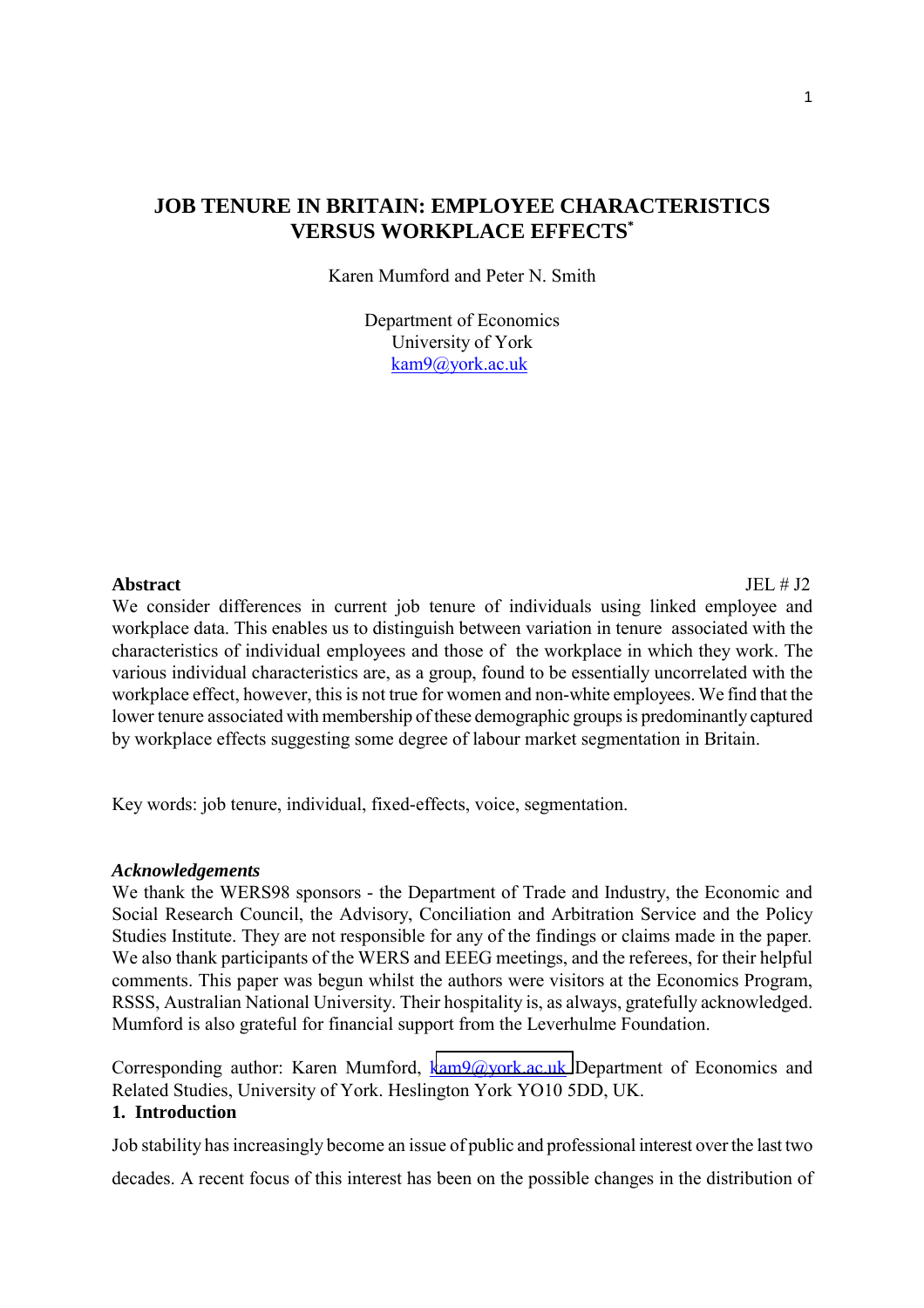worker's current job tenure. In particular, authors have examined the question of whether jobs are less long lasting than they used to be<sup>1</sup>. Whilst the results from these papers are far from uniform, they do suggest that in the US there has been some decrease in tenure (albeit modest) amongst those white males who had previously had relatively long tenure, amongst blacks and amongst young adults (Neumark et al., 1999). Similarly, the UK has seen some fall in average male tenure (Gregg and Wadsworth, 1995 and 1998), especially so amongst the lower paid (Burgess and Rees, 1996), although again these changes are not dramatic (Burgess and Rees, 1998; Nickell et al., 2002).

Much of the early literature on job tenure concentrated on the extent to which workers would move between jobs until they found a satisfactory match (Stigler, 1962; Jovanovic, 1979). Freeman (1980) and Freeman and Medoff (1984) further argued that the presence of trade unions increase individual job tenure by providing a 'voice' for grievances as well as increasing wages, both resulting in lower quit rates. More recent models argue that tenure is explicitly the outcome of the interaction of dynamic flows across both jobs and workers in the economy (Davis and Haltiwanger, 1990; Burgess et al., 1999 and 2001).

The empirical analysis of job tenure has been restricted by the nature of the available data sets which have typically provided little demographic and job-related information in addition to measures of individual tenure. In particular, none of the existing studies employ substantive linked workplace information. In this paper we compare and explore the determinants of the distribution of job tenure amongst employees in Britain. In so doing, we will consider differences in the nature of the workplaces as well as in the characteristics of the employees. This study is possible due to the recently produced linked surveys of workplaces and their employees in the British Workplace Employee Relations Survey 1998 (WERS98)<sup>2</sup>.

A more complete explanation of the distribution of individual and workplace tenure

<sup>&</sup>lt;sup>1</sup>Tenure is one of a number of measures of job stability. We could alternatively identify quit rates or total separations (Mumford and Smith, 2003). An advantage of tenure as a measure of stability is that it captures longer run, more permanent behaviour. A drawback, as Freeman (1980) notes, is that the job-related information we have from survey data relates primarily to current job conditions rather than to earlier periods of the relationship between worker and firm. This may especially affect the interpretation of the influence of attitudinal questions.

<sup>2</sup> Department of Trade and Industry (1999). Workplace Employee Relations Survey: Cross-Section, 1998 (computer file).  $4<sup>th</sup>$  ed. Colchester: The Data Archive (distributor), 22 December 1999. SN: 3955.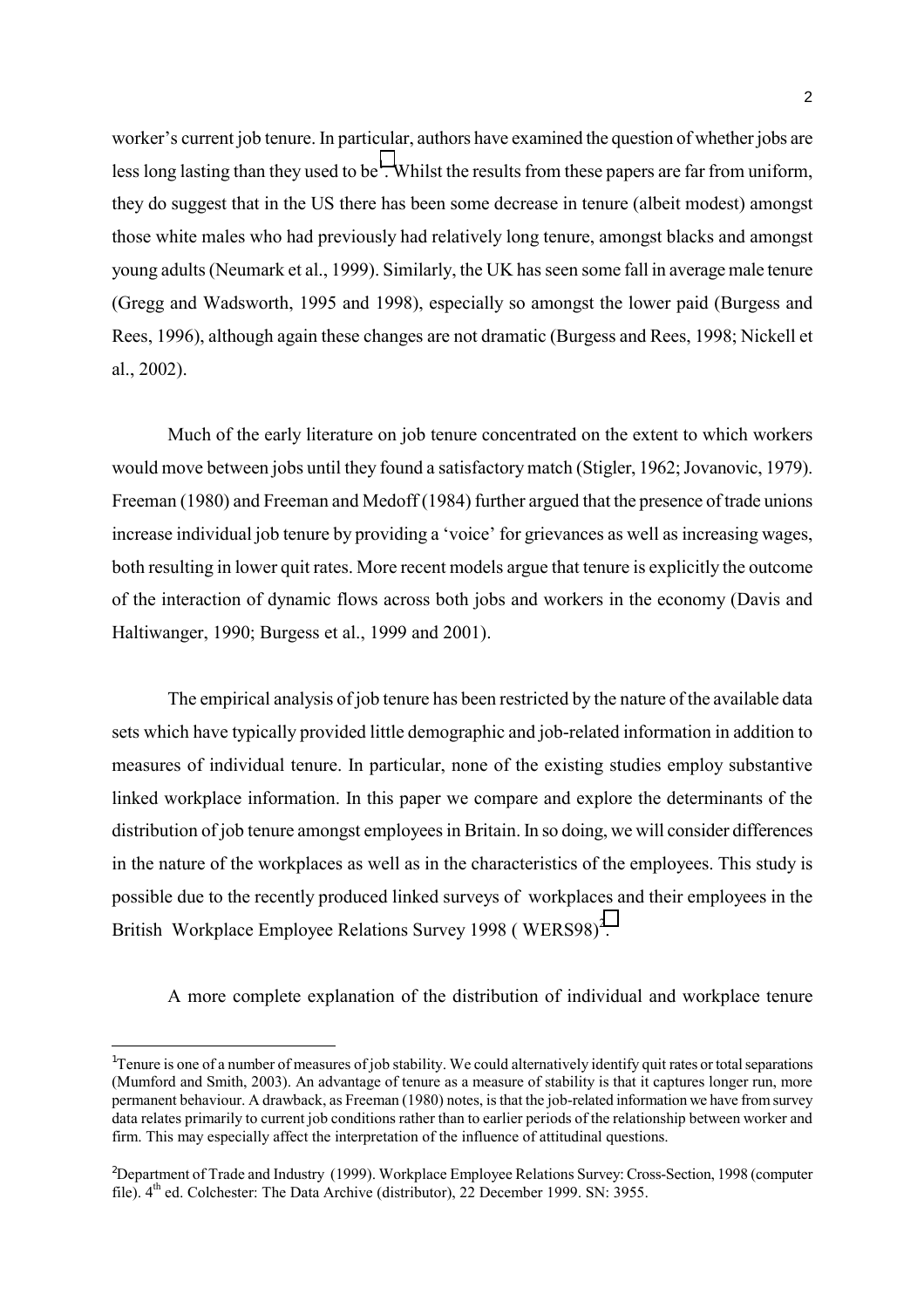contains both labour supply and demand elements. Thus, the inclusion of workplace effects in addition to the labour supply determinants that feature in the work following Freeman (1980) may play an important role. We will explicitly consider the role of changes in workplace labour demand on job tenure by incorporating features of the Cabellero and Hammour (1994) model of job reallocation into our analysis at the workplace level. There is an obvious link between higher job reallocation rates and lower average tenure in a workplace since factors which increase (decrease) new hires will decrease (increase) average tenure ceteris paribus  $3$ .

In this study, we propose to concentrate on the determination of individual worker tenure given knowledge of the average tenure and characteristics of the workplace where they are employed. In particular, we are interested in discovering if low tenure individuals are concentrated in workplaces which have low average tenure (and vice versa). We also want to know whether there are identifiable characteristics of individual employees which makes them more likely to have shorter tenure than their workplace average (and vice versa). We find that individual and workplace effects explain, on the margin, about equal amounts of the variation of individual tenure. This result emphasises the importance of allowing for workplace effects. Furthermore, the two sets of variables are essentially uncorrelated with one another.

An important related issue is that of labour market segmentation. For example, it is possible that the labour market is in some ways divided into workplaces which offer better working conditions, are more attractive places of employment and are associated with longer tenure, and those that are not (Doeringer and Piore, 1971, and Taubman and Wachter, 1986). It has previously been shown that females and non-white employees have shorter tenure (Burgess 1998; Neumark et al., 1999). Here we show that in our data this result is predominantly due to the

 $3$ Mumford and Smith (2002) explore this relationship more fully by considering net employment change and average tenure as alternative dependent variables for Australia. They find that, with the exclusion of training, variables which were found to have a significant effect on job reallocation had a significant and opposite effect on average tenure.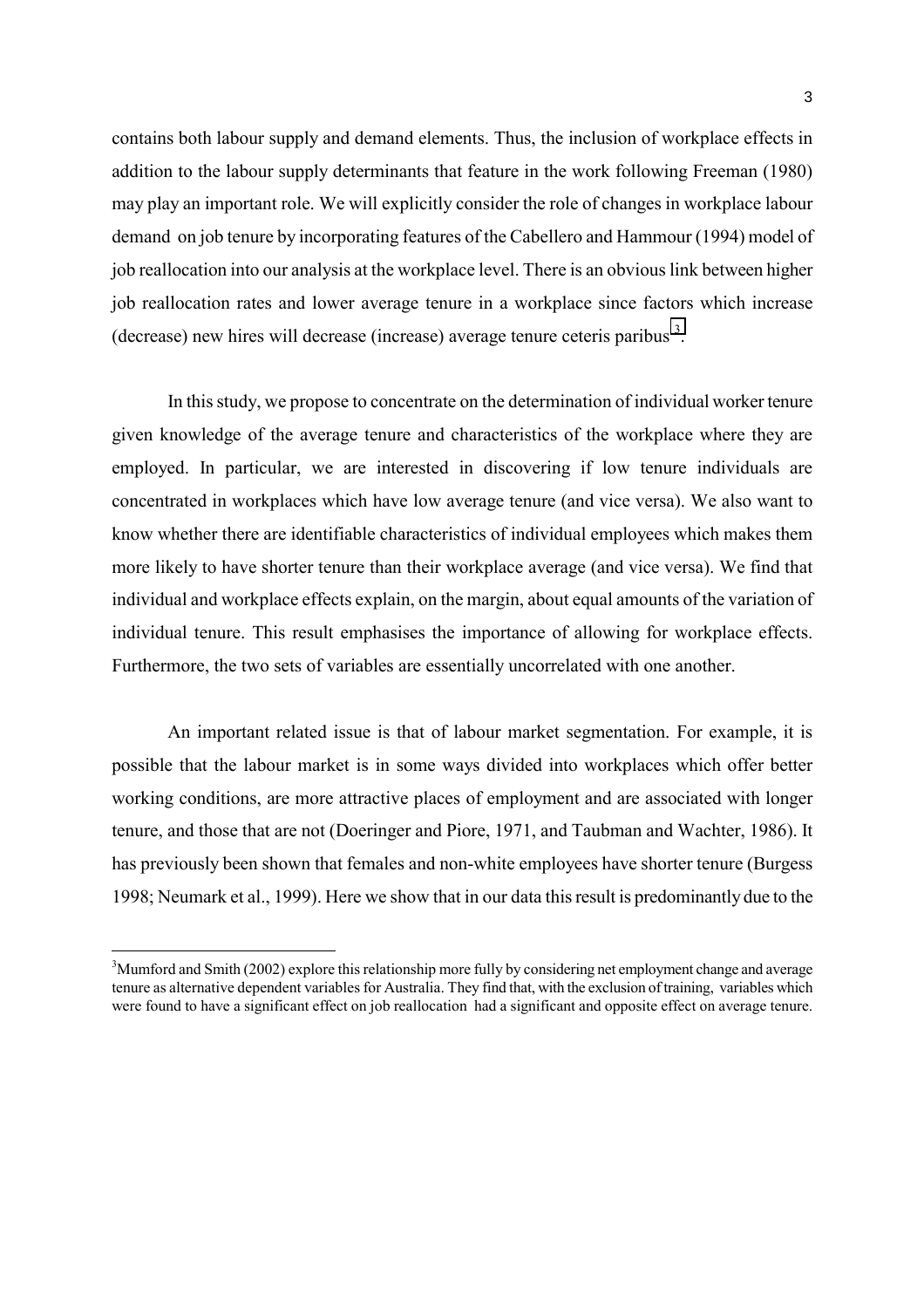nature of the workplace they are employed in. Indeed, the shorter individual tenure (conditional on their individual characteristics) of females disappears once workplace effects are allowed for whilst that of non-whites is substantially reduced.

In section 2 of the paper we examine the econometric procedures used with linked data. We go on to discuss the determination of individual and workplace tenure job tenure in sections 3 and 4. Section 5 evaluates the estimation results. We conclude in section 6.

### **2. Estimation.**

i

The presence of linked employee and employer workplace information allows us to estimate models of tenure differentials across workplaces, conditional on characteristics of individual workers. The linked nature of the data sets to be employed can thus be used to good effect. Typically individual-based data sets, whilst they may include some workplace information, do not identify where more than one individual in the data is employed in any given workplace. Individual-based data sets also, typically, have limited workplace information.<sup>4</sup> The model to be estimated is:

$$
T_{ik} = \alpha_k + X_{ik} \beta + \mu_{ik} \tag{1}
$$

where the tenure of worker *i* in workplace  $k(T_{ik})$  is explained by a set of individual characteristics  $(X_{ik})$  and a workplace fixed effect  $(\alpha_k)$ ,  $\mu_{ik}$  is an iid error term<sup>5</sup>. As Bronars and Famulari (1997), Bingley and Westergaad-Nielsen (1998), and Abowd et al (1999) show, this equation can be estimated with the within estimator employed usually in panel data problems (see Greene, 1997). Workplace effects and individual characteristics are not assumed to be uncorrelated and it is possible to recover the proportional contributions of the two types of effect. We expect both types of effect to be important. 6

$$
T_{ik} = \alpha_k + X_{ik} \beta + \gamma_i + \mu_{ik}
$$

<sup>&</sup>lt;sup>4</sup> Two recent studies of linked datasets on wages, tenure and employment dynamics (Bronars and Famulari, 1997, and Bingley and Westergaad-Nielsen, 1998) also have very limited workplace information.

<sup>&</sup>lt;sup>5</sup>The form of tenure model we use here is linear in the individual characteristics and workplace fixed effects. In common with Freeman (1980) and subsequent authors, we adopt this first-order Taylor approximation to a more complicated hazard function. Freeman (1980) provides evidence in favour of this approach relative to a constant hazard model.

 ${}^{6}$ More generally, there may also be unobservable individual effects in equation (1). Those common to all employees in a workplace are captured in the workplace effect,  $\alpha_k$ . The remaining idiosyncratic unobservable individual effects are denoting as  $\gamma_i$  which modifies the equation to:

It is not possible to identify these  $\gamma_i$  effects in our data and we relegate them to the residual. This will have no consequence for the estimate of  $\alpha_k$  if the  $\gamma_i$  are uncorrelated with these included workplace effects. We believe any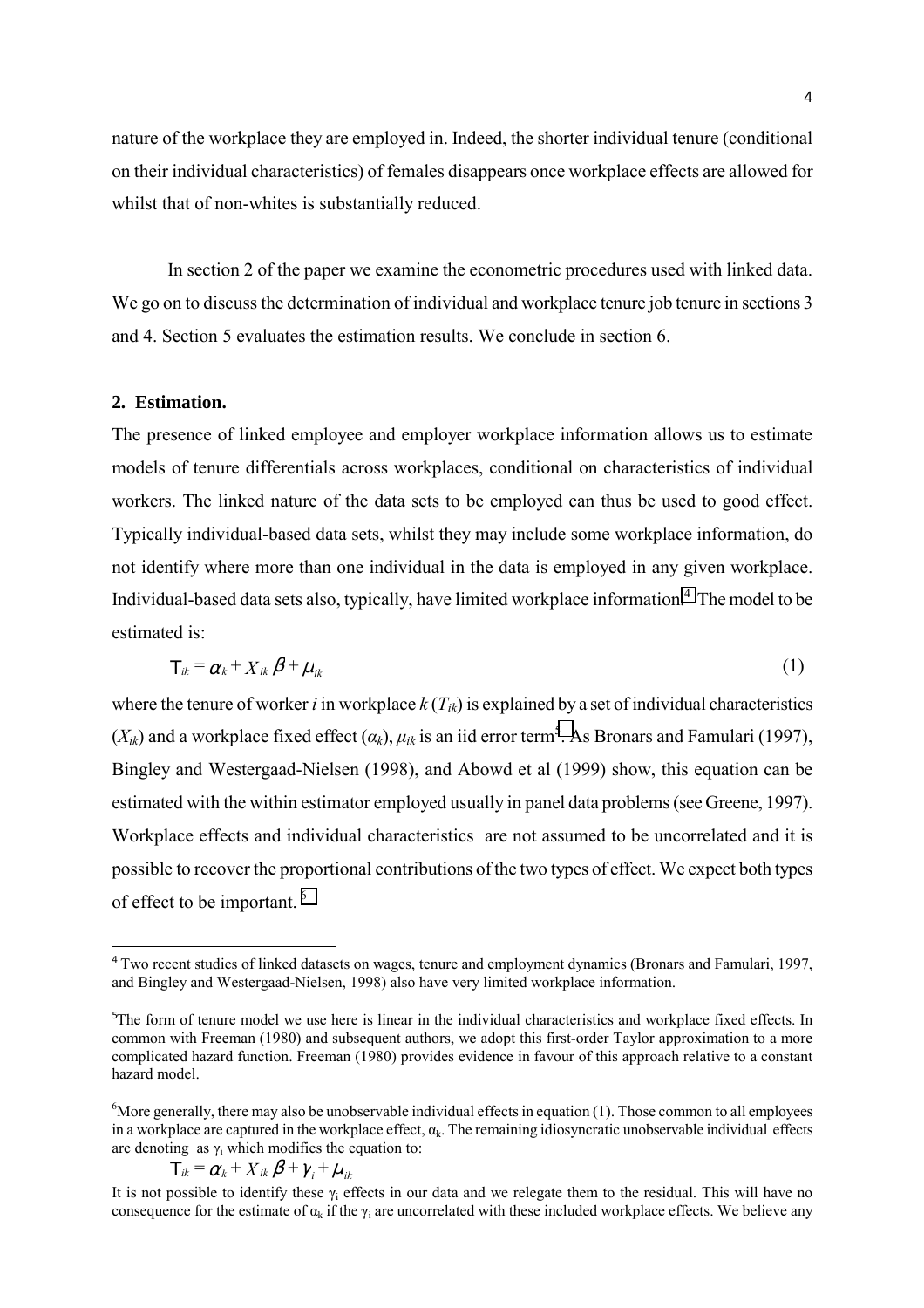If one is prepared to go a step further and assume that the determinants of the workplace fixed effects and the individual characteristics are uncorrelated, it is possible to estimate the determination of the workplace fixed effects. The model is therefore:

$$
\hat{\alpha}_k = a + \sum_k \gamma + \varepsilon_k \tag{2}
$$

where the  $\hat{\alpha}_k$  are generated from equation (1),  $Z_k$  are workplace characteristics and  $\varepsilon_k$  is an iid error term.

It is not possible with the single cross-section of linked worker and workplace information in WERS98 to allow for completely general, unconstrained estimation employing individual and workplace characteristics. Abowd et al (1999) show that under some quite restrictive assumptions, more progress can be made if the dataset has a panel format (ie., at least two cross-sections over time).<sup>7</sup>

In evaluating the estimation results we will measure the relative explanatory contribution of the sets of individual characteristics and workplace effects. We can also compare estimates which omit the workplace fixed effects (entitled OLS in the tables) and the full estimates (entitled fixed effects or FE). An issue that we can address by this comparison is that of segmentation.

Among our demographic and occupational groupings we have groups who, in variety of different papers, have been identified as more likely to be in a different labour market segmented from the remainder (such as females and non-whites, see Doeringer and Piore, 1971; Taubman and Wachter, 1986; Joshi and Paci, 1998). A test of this idea can be carried out by comparison of the coefficients between the OLS and the fixed effects results. If a demographic identifier is significant in the OLS estimates but not in the fixed effect estimates, then we can attribute the impact of membership of that demographic group to the workplace rather that to the worker's

biases in our estimates from this source to be small; a point we elaborate on further in discussing the results below.

<sup>7</sup> The methods we employ could therefore be extended at a later date if, and when, another wave of WERS become available.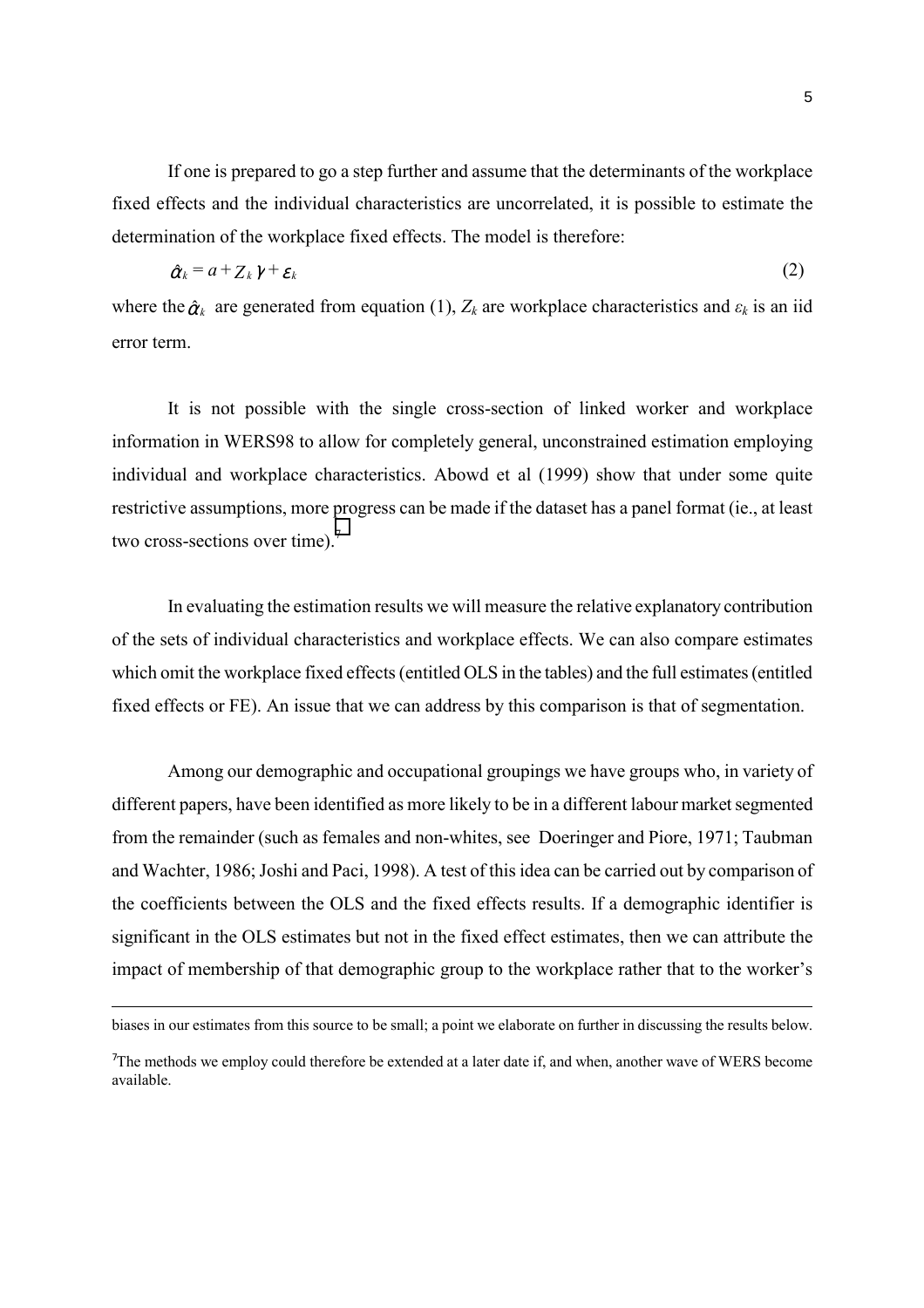individual characteristic. This would be evidence suggesting segmentation.

#### **3. Modelling job tenure.**

The distribution of job tenure across current employees is clearly the outcome of the interaction of both supply and demand effects. At the individual level, the decision to seek and continue market employment has been well documented in the labour supply literature (Killingsworth, 1983; Jovanovic, 1979). Models of the firm's demand for labour via the process of job creation and job destruction are rarer (Davis and Haltiwanger, 1990; Caballero and Hammour, 1994 and 1996; Mortensen and Pissarides, 1994) but also well documented. Attempts to combine these job and worker flows concepts into an aggregate matching model across firms and employees are still at the empirical stage, however, and have not yet resulted in formalised theoretical models (Burgess et al., 1999 and 2001; Anderson and Meyer, 1994). Whilst tenure is the outcome of these flow processes, models of labour turnover will probably be observationally equivalent for data on job durations (Topel and Ward, 1992). We therefore follow the recent literature on tenure and adopt a holistic modelling approach.

Freeman (1980), in his discussion of the union-exit voice issue, provides a useful set of organising principles for the analysis of individual worker tenure. These are the pecuniary and non-pecuniary benefits of the current job and, in addition, the personal characteristics affecting the transactions costs of job mobility.

The pecuniary benefits of the current job are clearly dominated by the wage. However, this is obviously endogenous in the determination of tenure and it would not be valid to include it amongst the explanatory variables in regression analysis (Brown, 1989). Freeman and numbers of other authors have subsequently attempted to adjust for the simultaneity of the wage in tenure regressions (Freeman and Medoff, 1984 and Miller and Mulvey, 1991). The workplace fixed effects that we allow for could influence both wages and tenure, so we simplify the analysis by estimating a reduced form and leave the issue of wages for further work.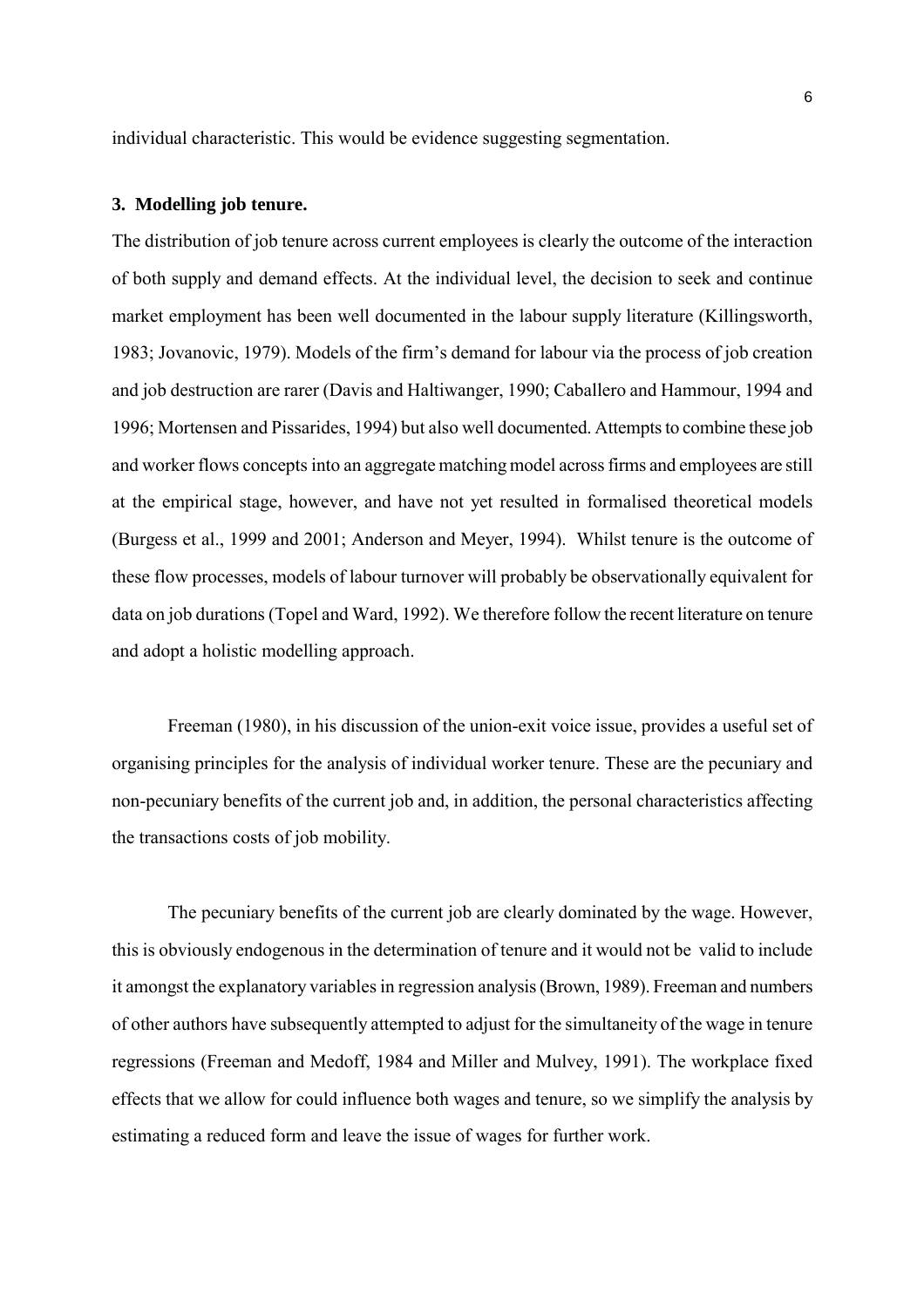Non-pecuniary work benefits are hard to identify but we extend the range of variables used in the exit voice tenure studies by including variables that identify demographic information, job characteristics and job environment, education, and occupation. We expect that demographic information which includes family circumstances will be highly correlated with the transactions costs of job mobility. Whilst measures of education and occupation may be correlated with the value of outside opportunities. Each of the groups of variables is described in more detail below.

The most important difference between our estimates and the existing literature is the addition of workplace fixed effects. In terms of the classification above, we can anticipate that these workplace effects predominantly influence the pecuniary and non-pecuniary benefits of the current job and will be much less correlated with outside opportunities. To the extent that we find these fixed effects to be of statistical significance, this strengthens our belief in the relative importance of current-job-related information. In particular, this also raises the possible importance of the labour demand or firm initiated determinants of tenure. As discussed by Mumford and Smith (1996 and 2002), dynamic models of labour demand (such as that outlined by Cabellero and Hammour, 1994) can provide predictions of the likely impact of shocks to the demand for the firm's output. For example, if subject to a negative demand shock, the firm may choose to reduce tenure by increasing the rate of layoff whilst leaving the hiring rate unchanged. The costs of hiring and firing will play an important role here. In the current study, labour demand effects on individual tenure will be captured predominantly by the workplace fixed effects.

#### **4. Data and variable choice.**

The data used in this study are drawn from the British Workplace Employee Relations Survey 1998 (WERS98)<sup>8</sup> which is the largest, currently available, survey of its type and was conducted

<sup>&</sup>lt;sup>8</sup>Department of Trade and Industry (1999). Workplace Employee Relations Survey: Cross-Section, 1998 (computer file).  $4<sup>th</sup>$  ed. Colchester: The Data Archive (distributor), 22 December 1999. SN: 3955.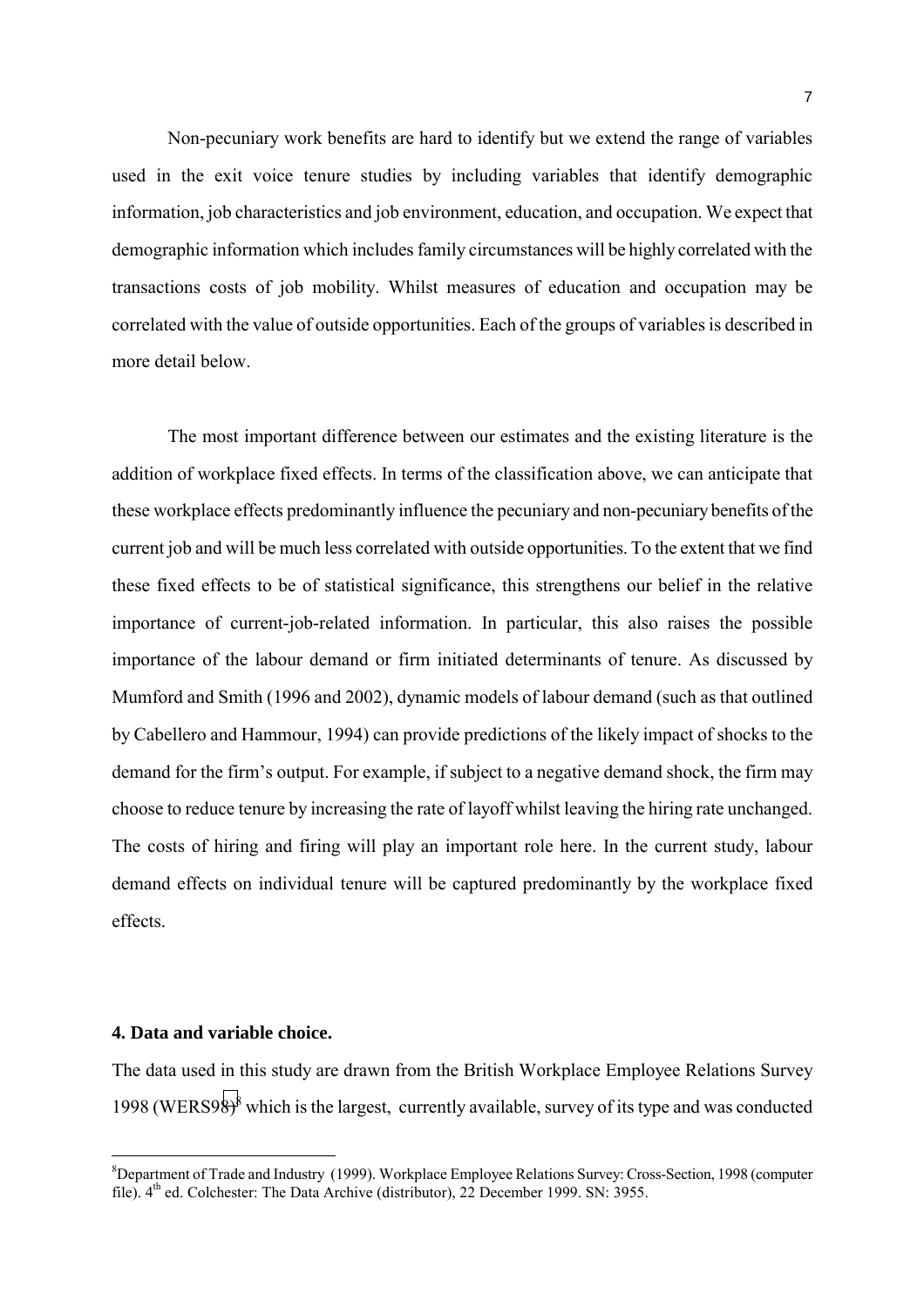between October 1997 and June 1998 (Cully et al., 1998). Interviews were conducted with a manager (with day-to-day responsibility for employee relations) and with a worker representative<sup>9</sup> (if nominated) at 2191 workplaces (all of which had more than 10 employees<sup>10</sup>). Employees in these workplaces were also randomly sampled (a sample size of 28,215). All of these surveys are linkable. The WERS98 was released in February, 1999, so there has been little time for studies of tenure to be undertaken using these data. There have been a limited number of studies using earlier versions of the WERS data sets (Millward et al., 1999). However, the linkable employee surveys add a major, and very valuable, component to existing studies of tenure: providing for the possibility of separating out individual from workplace effects on tenure.

We essentially have data from surveys at two different levels: the individual employee, and the workplace. We will address these in turn.

#### *4.1. At the individual level.*

The individual employee survey asked respondents for demographic information about themselves (such as age, education, number of children), factual information about their jobs (hours worked, employer provided training, et cetera) and to a lesser degree attitudinal questions

<sup>&</sup>lt;sup>9</sup> The senior lay representative of the recognised union with the most members at the workplace or if there were no recognised unions, but a joint consultative committee operated, the senior employee representative on that committee' (Cully, 1998;9).

<sup>&</sup>lt;sup>10</sup>We do not believe that this will bias our results. Davis, Haltiwanger and Schuh (1996; 66-70) show that the regression fallacy can make small firms/workplaces seem very different from the rest when in fact they are not, especially in respect of net employment growth (with obvious implications for tenure). In addition measurement error is proportionally more important among the smallest workplaces and sampling errors larger (Davis, Haltiwanger and Schuh, 1996; 211).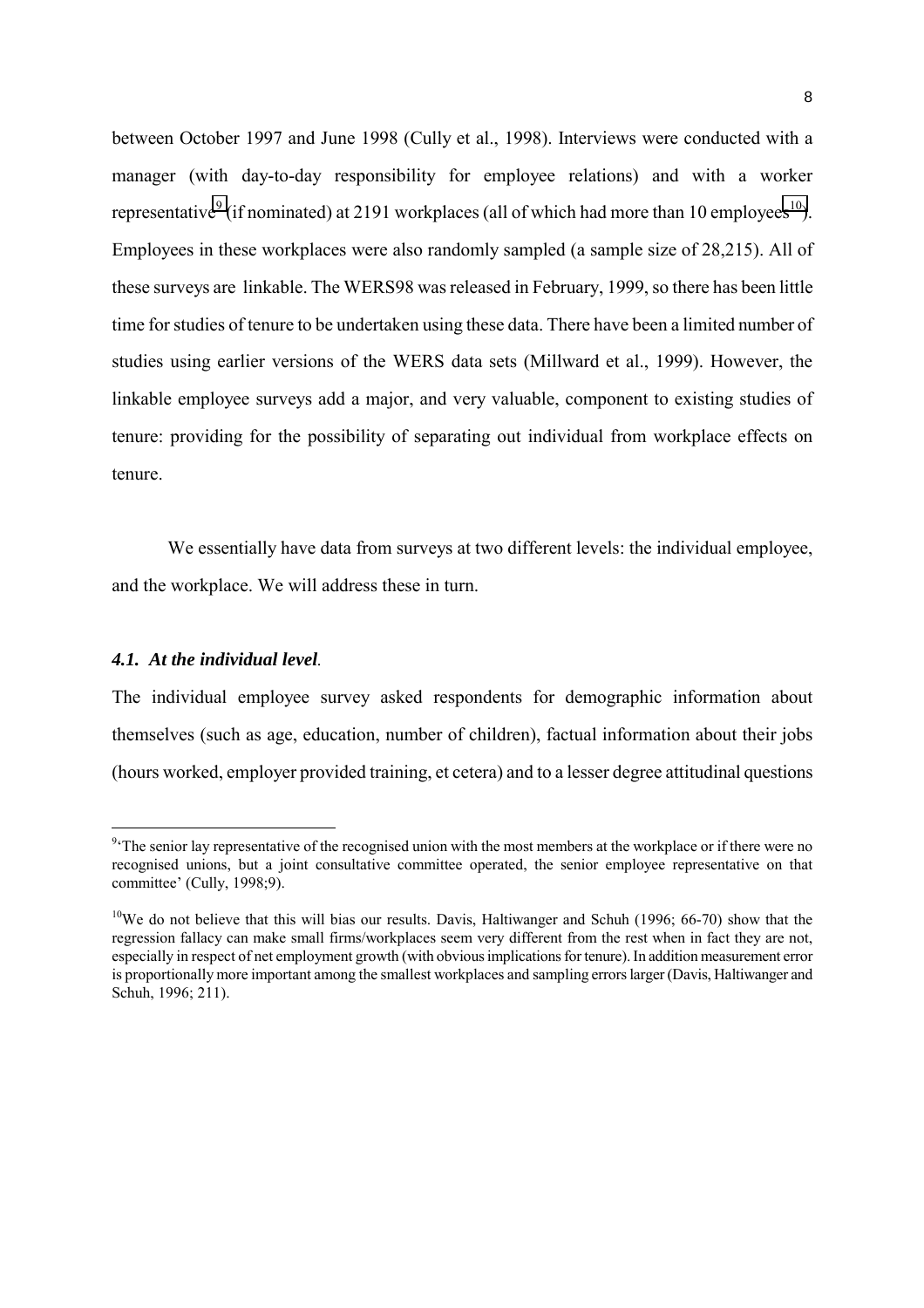about their job and their job environment. The overlap between these categories, especially between job characteristics and job environment, is major and is accentuated by the attitudinal nature of many of the survey questions (such as the extent of job effort and/or insecurity). We have accordingly, somewhat arbitrarily, blocked the summary statistics for variables for employees in Table 1 into demographic attributes; and job characteristics (with education and occupation controls listed separately).

Considering Table 1 in more detail, column one presents the name of the variable, columns two to five present summary statistics and column six provides the variable definition. The data have been weighted to allow for stratification and clustering (Deaton,1998) and thus represent the sampling population.

It becomes immediately obvious that whilst WERS98 may be a useful data set, it is not perfect. For example, with respect to tenure respondents were asked to choose a band (5 available bands) with a maximum value of 10 years or more. If this latter band is coded at 10 years, the average tenure in Britain (*tenure*) is 5.36 years.

The best estimate of the average length of completed job spells, given only data on uncompleted jobs, is that (given certain assumptions) they last precisely twice the elapsed tenure period (Burgess and Rees, 1996)<sup>11</sup>. So we would expect an individual to spend on average 10.7 years in a job<sup>12</sup>. In this paper, however, we will be examining the distribution of tenure amongst those people employed. We will not be exploring the distribution of tenure over  $i_{\text{obs}}^{13}$ .

<sup>&</sup>lt;sup>11</sup>An alternative could be to estimate retention rates, however, this would involve making the rather strong assumptions that the employment function is stable and that the arrival rate is constant over time (Neumark et al., 1999).

<sup>&</sup>lt;sup>12</sup>Most available data on tenure is truncated, probably due to survey constraints and fears of recall error by respondents (Burgess and Rees, 1998). Gregg and Wadsworth (1998) use data from the General Household Survey for the UK to consider changes in job security over time. The GHS has limited job and workplace information but it does ask for tenure with the current employer. This information is banded up to a maximum of 40 years. Gregg and Wadsworth (1998) found, with no correction for possible recall bias, that the average job tenure was yust over five years in the UK, and the expected average job tenure was some eleven years.

<sup>&</sup>lt;sup>13</sup>Discussion of length-biased sampling difficulties that might be involved in this latter task are provided in Chesher and Lancaster (1987) and Burgess and Rees (1996).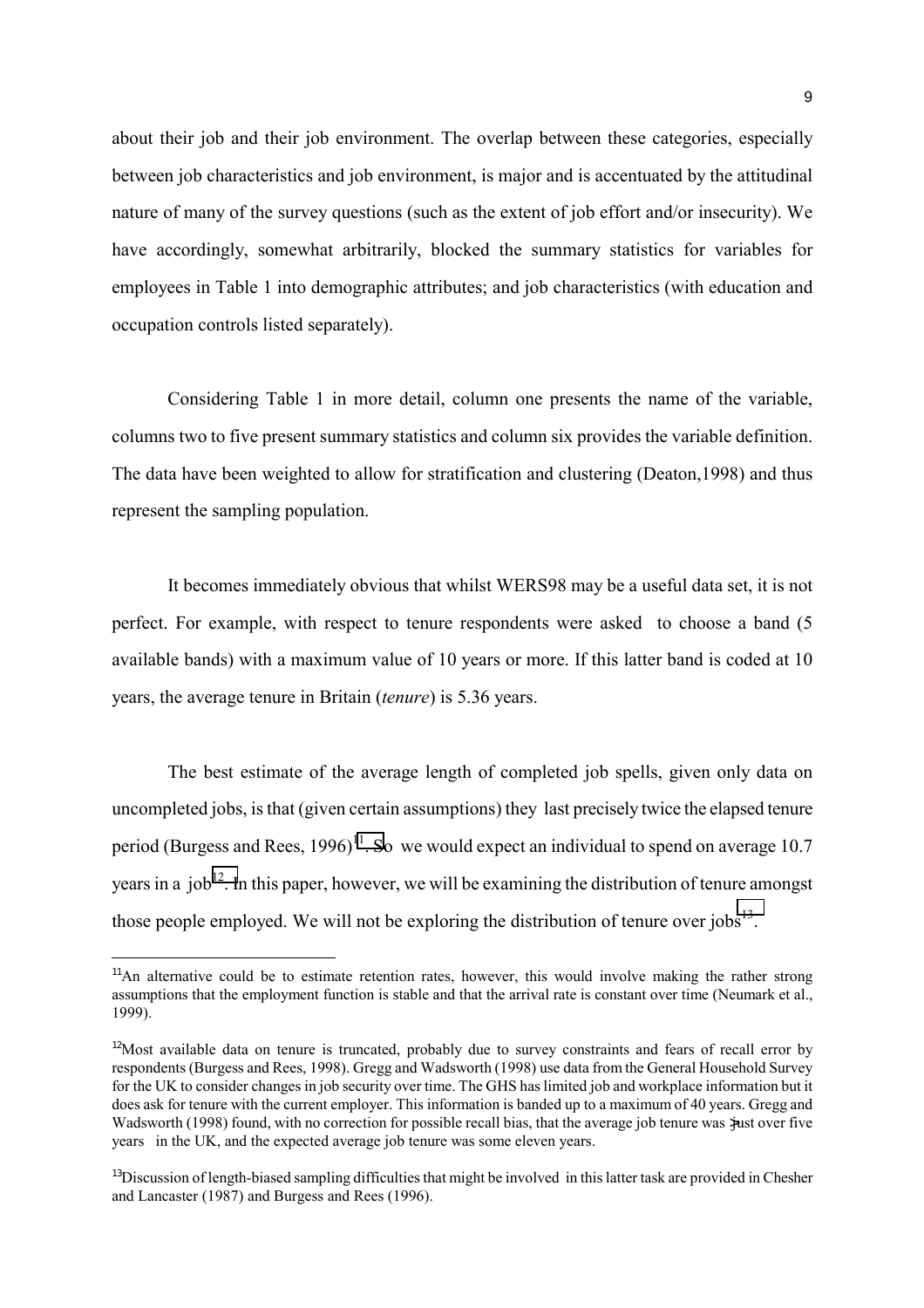The demographic variables reveal an average age across workers of 39 years, 48% of the workforce is female, 3.5% non-white, and 70% married (cohabiting with spouse or partner). The distibution of children is fairly even across the three age bands. We would expect from the literature on discrimination (Cain, 1986; Joshi and Paci, 1998) and segmented labour markets (Doeringer and Piore, 1971) that, if these variables did have an impact on tenure then being young, female (especially with children), and non-white would all lead to shorter tenure.

Amongst the job characteristics, we include a range of variables which reflect the nonpecuniary quality of the job: home working, job sharing and flexible working time available. We believe that jobs with flexible working patterns would be more attractive to employees and be associated with longer tenure. We also include variables measuring whether the individual is employed part time, their total hours worked and if they would would prefer to work more hours. Labour supply theory suggests that working generates disutility for the employee, thus the more hours demanded by the job the more likely the worker is to be discontent and to leave, resulting in shorter tenure (Killingsworth, 1983). This prediction needs to be tempered, however, by the constraints part-time contracts put on the labour supply choices of individuals. In total, British employees on average work 36 hours per week, one in four work part-time, and 28% of employees want to work more hours. The proportions of individuals receiving employer provided training are substantial at 61%. On average, these workers receive 2.5 days of this training a year. Training funded by the employer would be predominantly job specific in nature and is typically associated with longer tenure (Becker, 1975).

Union membership is still substantial in Britain (40%). In terms of the impact of unionism on the individual, we would expect that the union would provide a voice mechanism for the individual thereby leading to less quits and longer tenure (Freeman,  $1980$ )<sup>14</sup>. The remaining

 $14$ Unions may obviously also provide a range of other services to their members which would increase relative job satisfaction and lower the quit rate. One such service which has been found to have a significant positive impact on average tenure in the UK, but for which we do not have data, is the provision of a pension scheme (Shah, 1985 and Henley et al., 1994).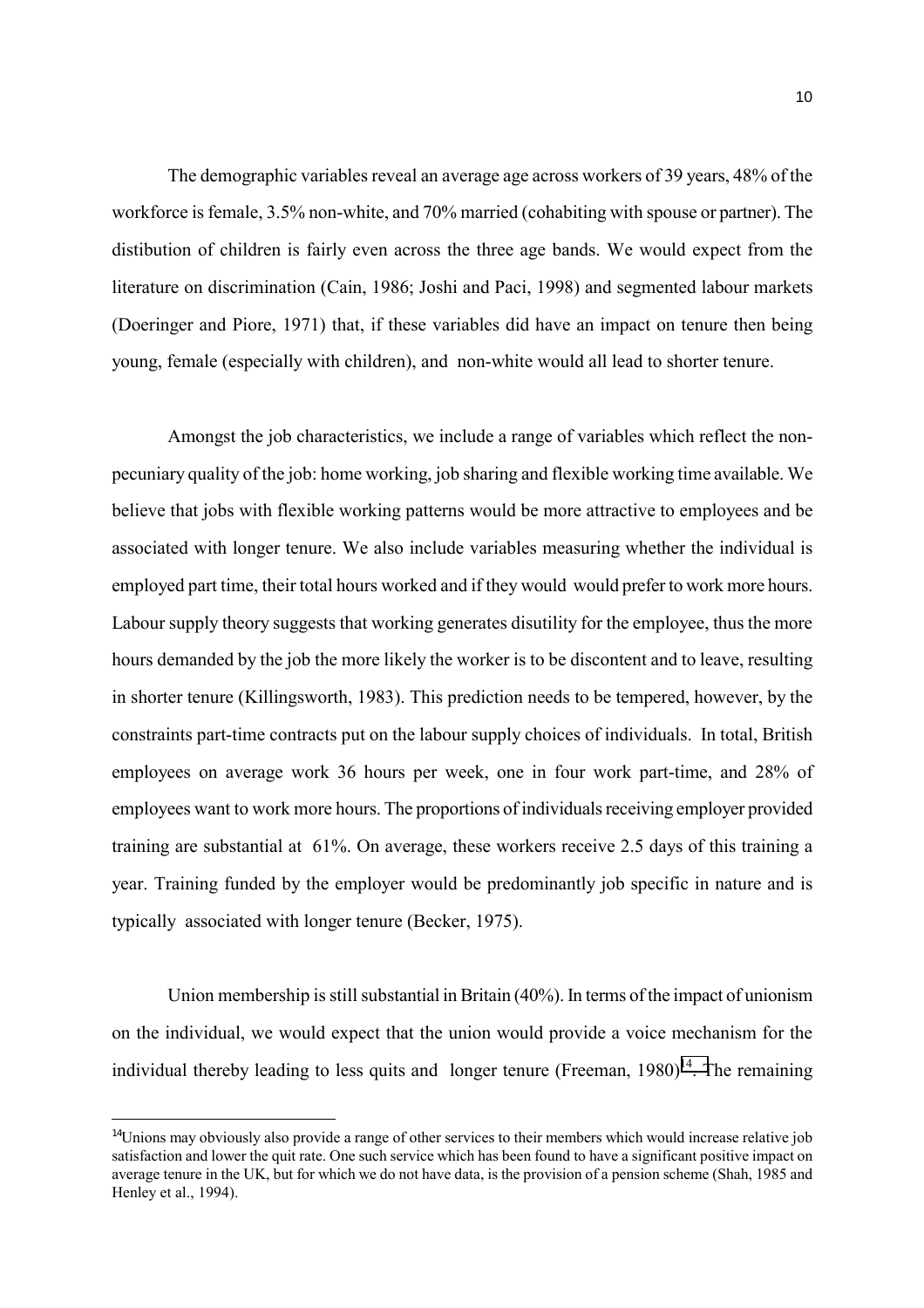measures of job characteristics are strongly attitudinal: 48% report that their jobs are stressful; 5% that their job requires a lot of effort; and 20% feel insecure about the future of their job.

The expected relationship between education and tenure is non-linear: poorer educated individuals may be clustered into low quality, short tenure employment; more highly educated individuals face a greater range of employment opportunities and are typically more mobile, both resulting in shorter tenure. Some three quarters of the British population did not proceed with formal education beyond a maximum of the end of secondary school<sup>15</sup>, although 38% have obtained an additional vocational qualification.

Occupational choice, at an individual level, is often treated in much the same way as educational outcome since they both reflect a range of variables, especially individual ability and opportunity (Filer, 1986). Our data sets only cover those currently employed so these occupational choices may be also somewhat constrained. We do not have strong priors concerning the impact of occupation on tenure. In general, we would expect less skilled occupations to be associated with shorter tenure. The occupation dummies will be included predominantly as control variables in the regression analysis and they may also help us to understand the impact of the variables capturing the work environment.

### *4.2. At the workplace level.*

i

At the workplace level we believe that the main economic process determining average tenure is one of varying labour demand which can be captured by the creative-destructive model of Cabellero and Hamour (1984). This model has been applied in a series of job reallocation papers (Blanchflower and Burgess, 1996; Mumford and Smith, 1996) and to job reallocation and tenure in Australia (Mumford and Smith, 2003). The latter paper develops the model and related arguments at length, a further more detailed exposition is available in an appendix from the

<sup>&</sup>lt;sup>15</sup>There are many others most of whom probably did not progress beyond primary education.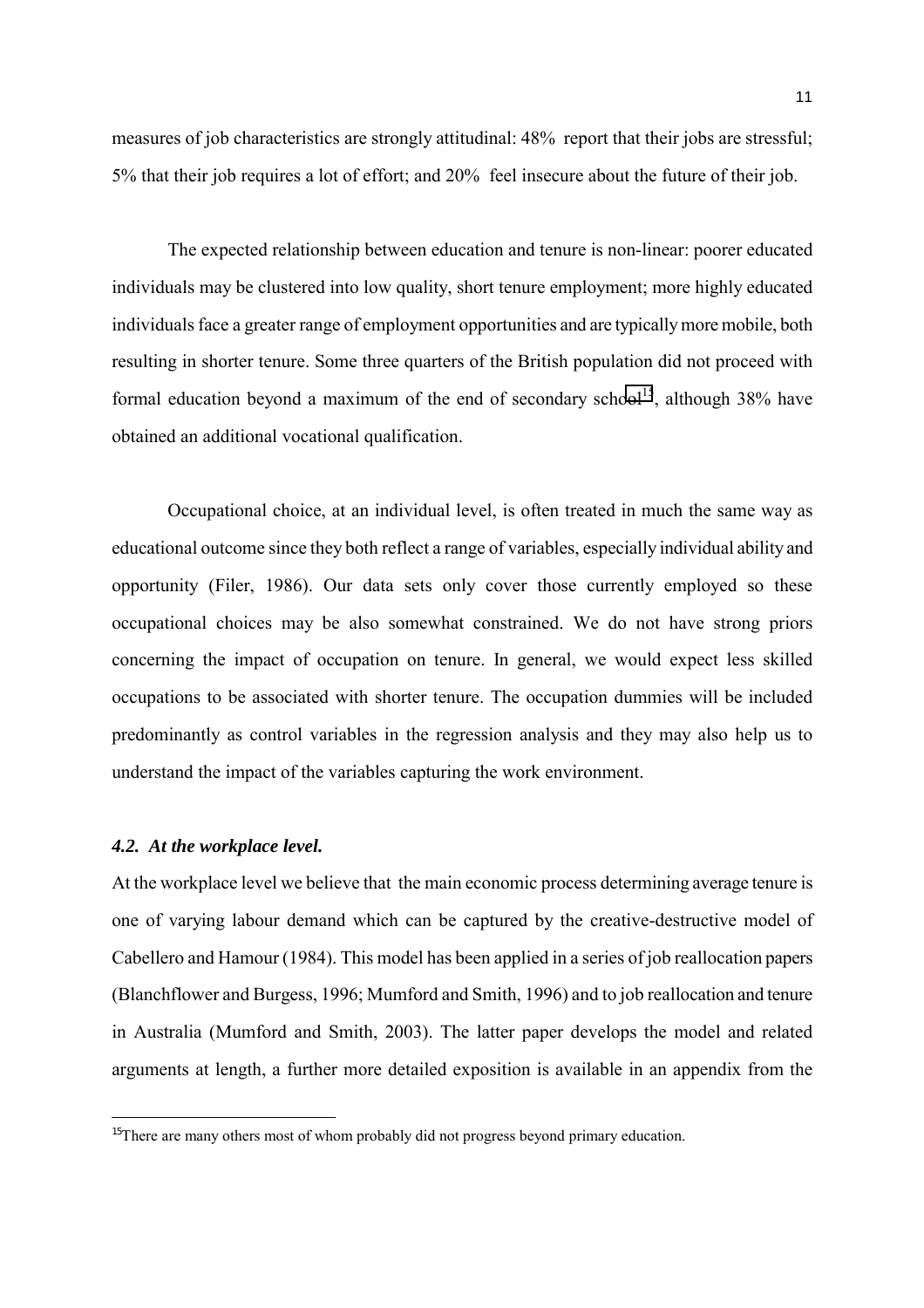authors.

Cabellero and Hamour (1984) argue that the processes of job creation and destruction are profit maximising responses of firms facing continuously advancing technology and exogenous changes in the demand for their output. Firms are assumed to introduce new technology by creating a new production unit (a new job) which is a bonding of a suitable worker, capital and state-of-the-art technology. New workers are more productive and output will be accordingly higher. Once created, the technological level of a job is fixed, consequently a gap between the worker's productivity and that of new employees emerges over time. If firms do not introduce new jobs, their production processes will eventually become outdated as the skills of the longer tenured members of the labour force become relatively obsolete. When a recession hits, the derived demand for the firm's employees falls. The firm can reduce the size of its labour force by either decreasing job creation or increasing job destruction. If it adjusts entirely via less creation, the incumbent employees are, at least partially, insulated from the recession and average tenure in the workplace will rise.

The course chosen by the firm will depend on the nature of the costs involved in creation and the necessity to smooth this flow over time. This analysis suggests that average tenure is asymmetrically related to expected changes in demand for the output of the workplace; falls in demand have a positive impact which is larger than the negative impact of increases in demand on tenure (and *vice versa* for employment growth). Furthermore, tenure will be longer in workplaces that are larger, more capital intensive, and running training programs for their employees. These relationships will be discussed in more detail below.

The summary statistics for the workplace data are presented in Table 2. Once again the data are grouped for descriptive purposes, this time into market (or economic) variables; industrial relations indicators; and industry dummies. The data have been weighted by inverse sampling probabilities and thus represent the sampling population. Columns 2 to 5 of Table 2 present summary statistics for the full sample of workplaces (1522), column 6 provides mean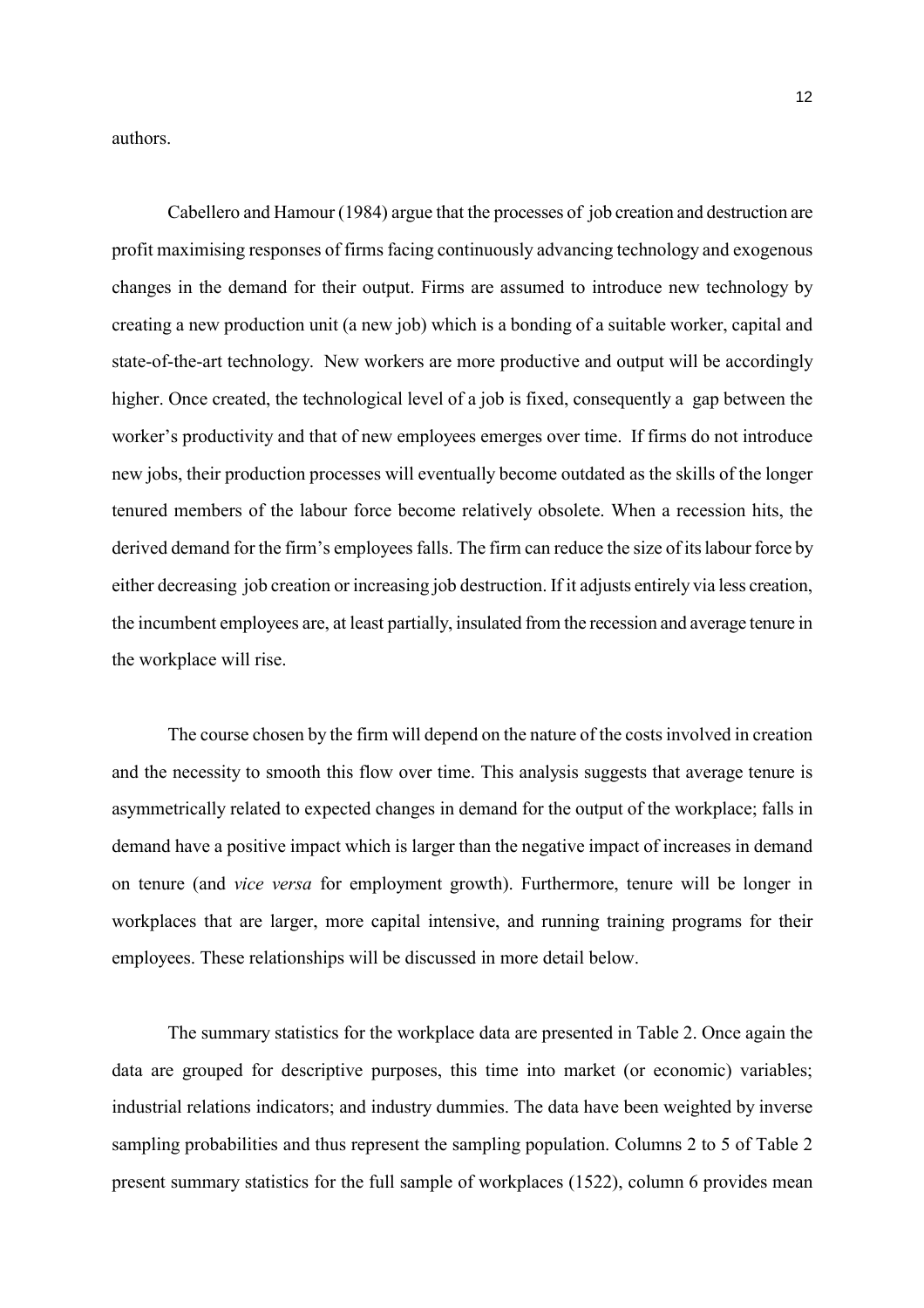values for workplaces with a disproportionately large number of females in the workforce (858 workplaces) and column 7 similarly provides mean values for workplaces with a disproportionately large number of non-whites in the workforce (485 workplaces). This definition of disproportionately female or non-white workplaces is where the proportion of these workers in a workplace is above the average for all workplaces. These proportions are 49% for females and 3.5% for non-white workers.

Considering market characteristics<sup>16</sup>, at the time of being surveyed Britain had moved out of recession and was growing at 1% above its average rate for the period since 1980. This growth is reflected in 35% of the workplaces responding that the market for their main product or service was growing, with 10% believing it was declining. The figures differ in the non-white workplaces where more workplaces recorded market growth (40%) and fewer with a decline (6%), although these differences are not significant. The average local area unemployment rate was 4.7%. British workplaces often have a formal training program in operation (41%); and labour costs are almost half total costs (47%). The majority of workplaces are owned by firms who operate multiple workplaces (65%); and workplaces have 58 employees on average. Female workplaces tend to be smaller (51 employees) and non-white workplaces larger (79 employees).

In the Cabellero and Hammour (1994) framework a larger workplace would facilitate potential alternative job opportunities for worker's whose jobs had become redundant, thereby lowering actual changes in the workforce but having little effect on average job tenure. The literature on labour market segmentation (Doeringer and Piore, 1971), however, suggests that larger workplaces have greater opportunity to develop internal job ladders and establish a system of workplace industrial relations (including grievance procedures) that increase job satisfaction and lead to lower quits, thereby increasing average tenure (Rebitzer, 1986). Furthermore, in terms of both the models, any institutional arrangement which would increase the provision of workplace training (such as internal job markets) would lower job destruction and increase

<sup>&</sup>lt;sup>16</sup>The size of the alpha tenure measures (the dependent variables to be used in our final stage of estimation) do not have an obvious intuitive interpretation, they are derived from our first stage of estimation and will be discussed further below.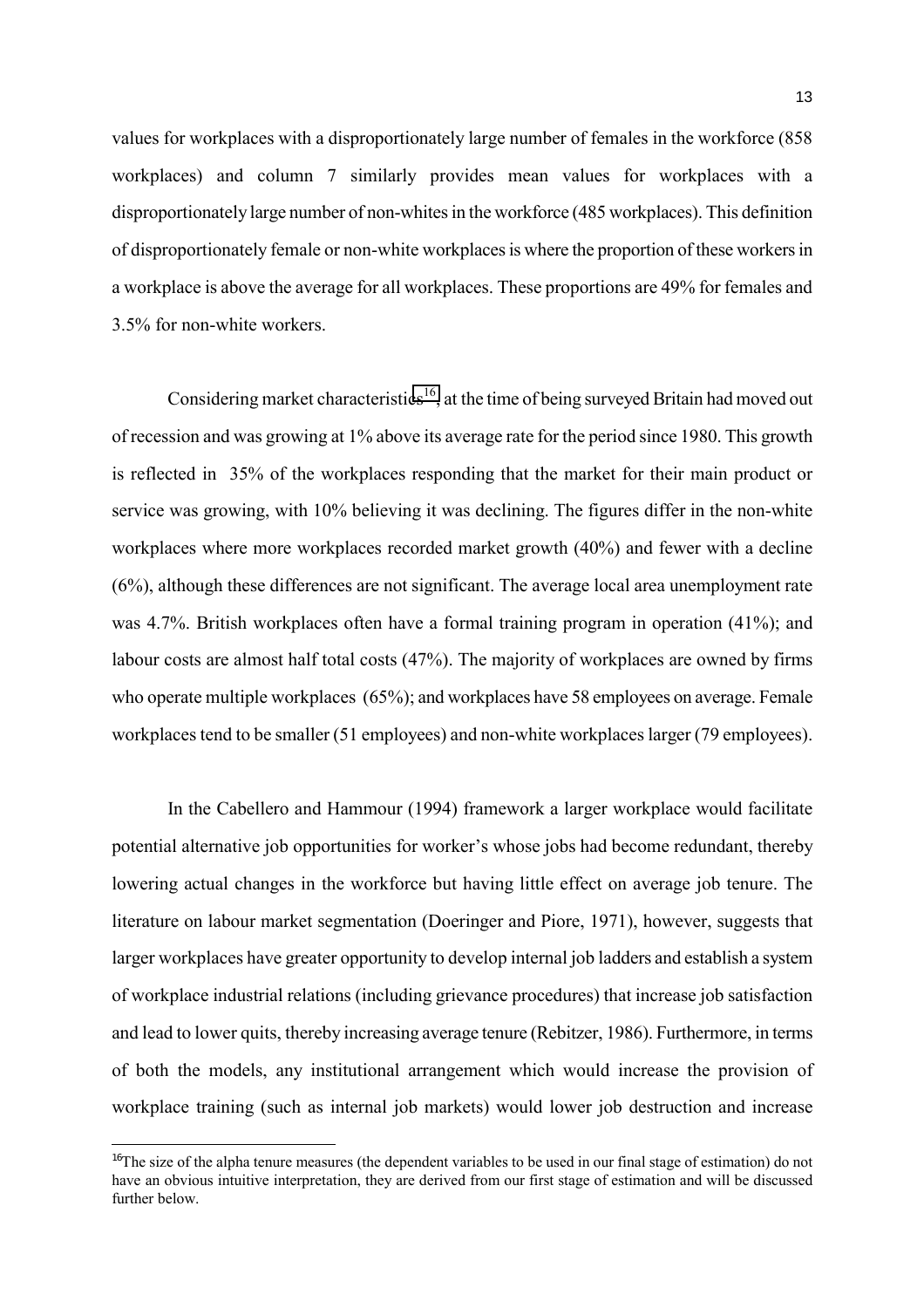average job tenure.

The industrial relations measures are also commensurate with the individual data: the level of union recognition is 38%. It is arguable that recognition is a better measure of workplace unionism (than, for example, union density) impacting as it does on the union's ability to provide an aggregate voice in negotiations with management<sup>17</sup>. Having a written grievance procedure is common (49%) and 17% of workplaces have a Human Resources Manager. These figures tend to be slightly higher in the female or non-white workplaces.

Considering the industry measures, female dominated workplaces are much less likely to occur in the manufacturing, construction, electrical and transport sectors, they are more likely to occur in the public services and health sectors. The differences in the distribution of non-white workplaces is not so obvious, although there is some evidence suggesting they are less likely in the electrical sector and more likely in health and other business.

#### **5. Estimation Results**.

i

#### *5.1 Individual employee tenure.*

The estimation results for models of individual worker tenure are given in Table 3. Columns 1 and 3 contain the basic results. These are estimates using OLS for tenure determined only by the individuals characteristics in column 1 and additionally allowing for fixed workplace effects in column 3.

In the employee tenure regressions we have identified distinctions between demographic characteristics, features of the particular job that the worker has, individual human capital and occupational outcome. Previous studies (eg Bronars and Famulari, 1997) have only had access to demographic information. All these groups of variables can be seen to be important in explaining

 $17$ Since the Trades Dispute Act of 1906, Britain has encouraged a non-legalistic industrial relations environment: parties could not claim damages resulting from disputes, agreements were rarely formalised in written contracts, there is no sweeping arbitration, and collective agreements have reflected union and management strategy rather than the structure of the system itself (Whitfield et al., 1994; Mumford, 1996).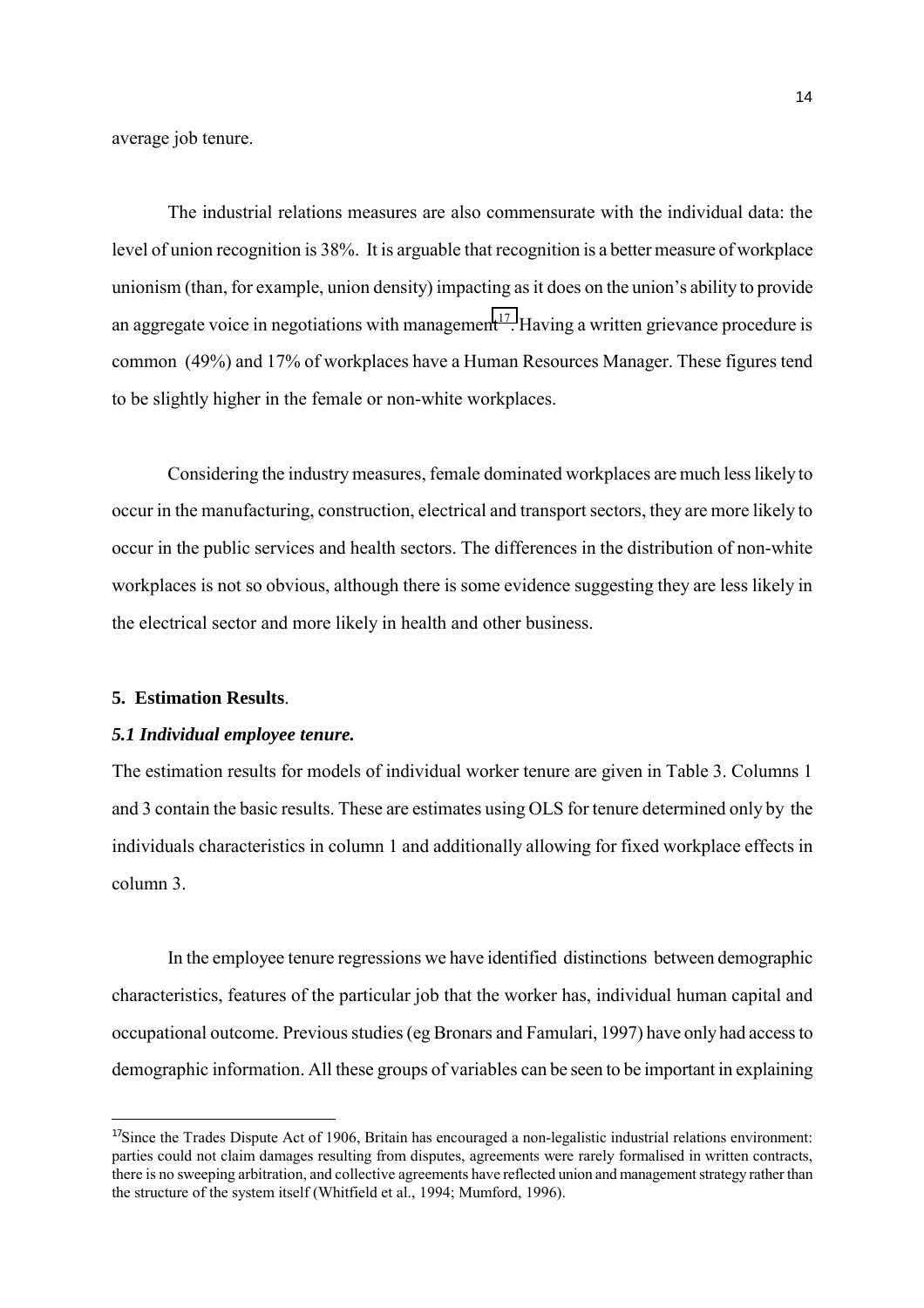15

job tenure. Education, gender and race are all significant as are occupation, full or part-time status, hours worked and a number of job characteristics and related attitudinal variables.

Considering these results in more detail, age is significantly, positively, associated with tenure, although the impact declines with age due to the quadratic term<sup>18</sup>. Gender and race are both significant with females and non-whites having shorter tenure. In the case of females, this is some 0.16 years less; for non-whites the negative impact is larger at 0.63 years. The presence of children significantly lowers tenure, except for the presence of infants and for women with infants (children aged 4 years and below). As only those currently employed are surveyed these results probably reflect a stronger attachment to the labour market amongst those women who have chosen to remain working with an infant. Being married increases tenure by 0.2 years.

Job characteristics have an important quantitative and statistical impact on tenure in our results. Extending the analysis of Bronars and Famulari (1997), we find that the availability of job sharing has a significant and large positive impact on tenure; employer-provided training appears to reduce tenure; part-timers clearly have shorter tenure in our results; and overall hours worked has little impact except at low numbers of hours in Britain. More stressful jobs are associated with longer tenure and, most substantially, current union members have longer tenure, to the tune of more than one year. This positive relationship between tenure and membership is consistent with the union voice effect predicted by authors such as Freeman  $(1980)^{19}$ . Feelings of job insecurity appear to have no significant impact on tenure even when we allow for a

<sup>&</sup>lt;sup>18</sup>As with any analysis of a specific regression model, questions of robustness arise. The first concerns worker age. There is a strong relationship in the estimation results between tenure and age (this is commonly found in the literature, see Burgess, 1998). The coefficients over-estimate the behavioural impact of age given the obvious direct functional relationship between the two. A strong positive relationship with age remains, suggesting that it is behavioural. Also the impact of race and origin are of similar orders of magnitude and significance.

<sup>&</sup>lt;sup>19</sup>As we will see below, analysis of average workplace tenure conditional on the individual characteristics in the individual tenure models suggests that the impact of unions is predominantly through individual membership. Our results also demonstrate the extent of the missing variable problem in the initial analyses of individual job tenure exemplified by the union voice literature. The impacts of gender and race are the most important effects incorrectly estimated. Equally, however, the apparent near orthogonality of the remaining variables with the workplace fixed effects means that the impact of the remaining individual variables is not altered. In particular, the union membership effect is robust which suggests support for the union voice effects on job tenure. A structural estimation of this model using linked data is clearly an avenue for future research.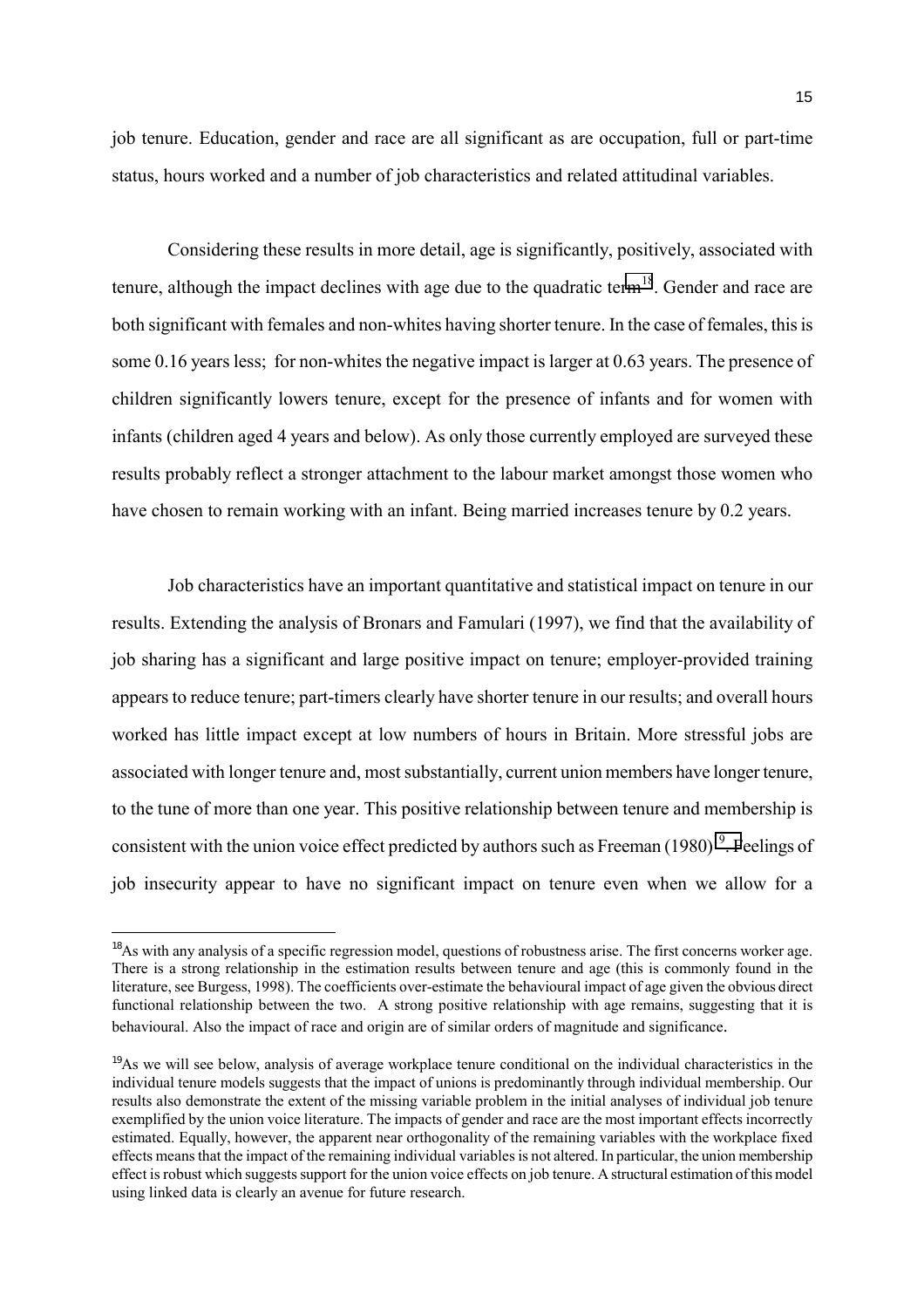differential effect for those working in manual occupations.

Educational attainment has a broadly negative impact on tenure and is most striking at the highest levels. This finding supports our belief that more educated workers are more mobile but not that the less educated will also have shorter tenure (as has been found in the US, Farber, 1997). This failure to find shorter tenure amongst lower educated groups is consistent with other studies using UK data (Burgess and Rees, 1998; Gregg and Wadsworth, 1998). We also find evidence of longer tenure amongst those working in white collar occupations

A number of the effects identified in the OLS results are modified significantly once we allow for workplace fixed effects. These results are presented in column 3. Some important demographic characteristics have similarly sized coefficients in the two sets of results. The impact of age and educational achievement are insignificantly reduced in size. However, the impacts of both gender and race on tenure provide an interesting comparison between the OLS and fixed effects results. The OLS results indicate a significant negative female gender effect on tenure. They also show shorter tenure for those from a non-white background. Part-time workers also have shorter tenure. These effects are all much reduced in size and significance in the fixed effects results. Controlling for the workplace fixed effects shows that analysis of data on individuals alone would mistakenly attribute the negative impact of the type of workplace where any member of either of these groups works to their gender or racial background. Similar arguments could be made for the impact of some occupational groupings. These results provide some support for the idea of segmented labour markets discussed above.

Considering Table 4, which contains further analysis of variance, we distinguish between the contributions of individual characteristics on the one hand, and workplace effects, on the other. The fixed effects estimation results show that 42.3% of the variation in raw job tenure across workers is explained by individual characteristics and workplace effects together. Individual characteristics explain 26.9% by themselves and workplace 28.5%. On the margin workplace effects explain 15.4% compared with 13.8% for individual characteristics.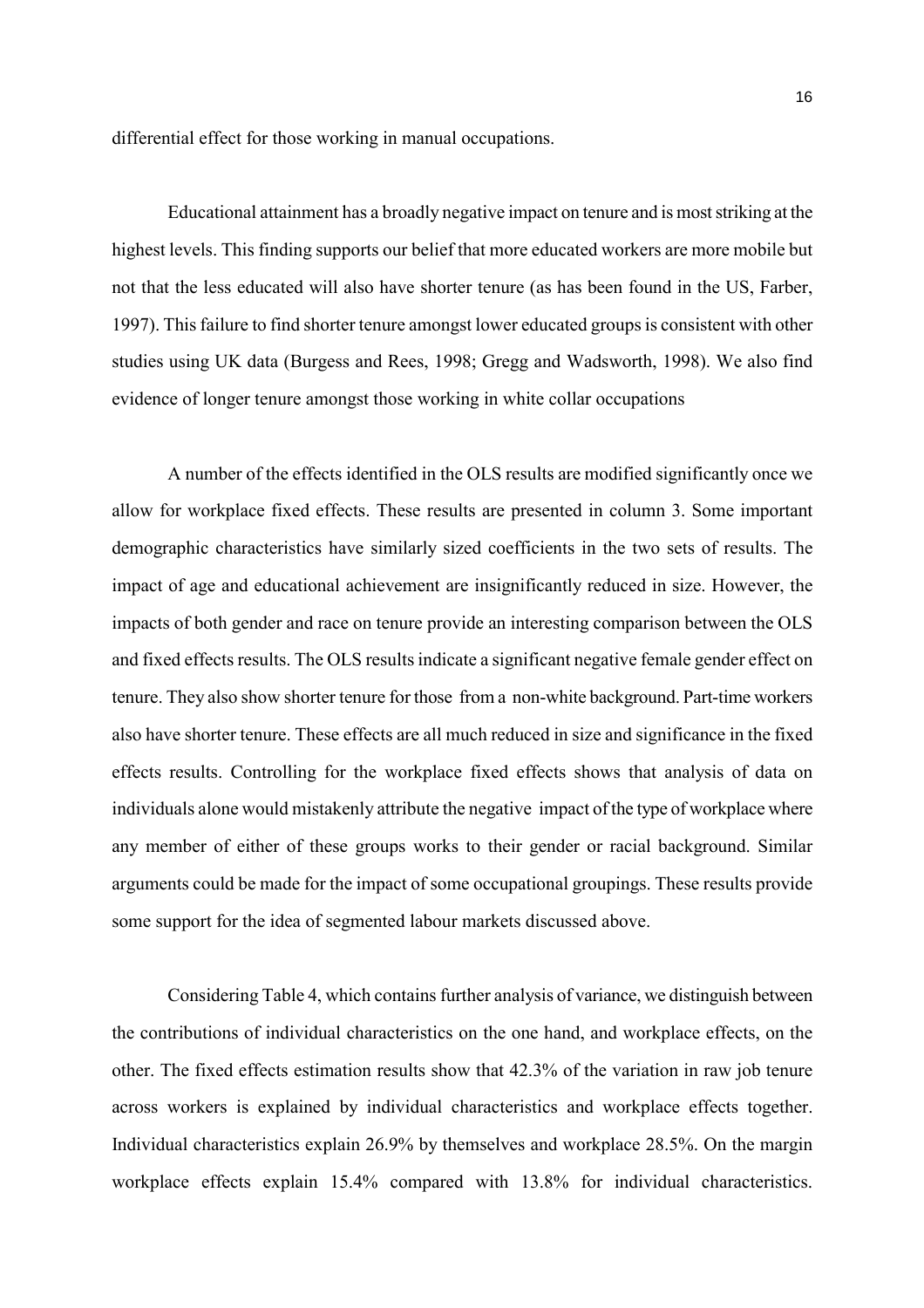Comparison with results for the US in Bronars and Famulari (1997) shows a somewhat greater relative contribution of worker characteristics in their results. However, they only have a sample of 240 establishments which may explain the reduced relative role of establishment fixed effects in their results.

According to our results in Table 4, tenure is positively correlated across workers in any given workplace, conditional on the individual characteristics of the workers and the jobs they are in. Also, conditional differences in tenure across workplaces are quite large. Workplaces with average tenure one standard deviation above the overall mean, conditional on individual characteristics, have tenure rates 1.6 years longer than the average of 5.36 years. There does not, however, appear to be significant evidence that in general long tenure workers sort themselves into long tenure workplaces. The simple correlation between workplace average worker and job characteristics and workplaces fixed effects is 0.0495. This figure is somewhat lower than that found for the US by Bronars and Famulari of 0.221. The largest correlations between individual characteristics and workplace fixed effects are those for gender, racial background, and some occupations (as is to be expected from comparison of the OLS and fixed effects regression results in Table 3). These results indicate some labour market segmentation.

The workplace fixed effect also includes an unobserved individual effect which is common across all employees in the workplace, however, there are remaining idiosyncratic unobserved individual characteristics which may bias our estimates (see footnote 6). For example, it may be that non-white workers who are first generation migrants from non-English speaking countries have a preference to live close to each other in enclaves (Chiswick and Miller, 2002). Once employed, these workers would be less willing to leave resulting in longer tenure. Our results would attribute this effect to being non-white and thus bias the coefficient estimate in a positive direction. If we could take this into account, the negative effect on tenure for non-whites would be even greater and workplace segregation would be more important.

In fact, however, the workplace fixed effects we find to be important in determining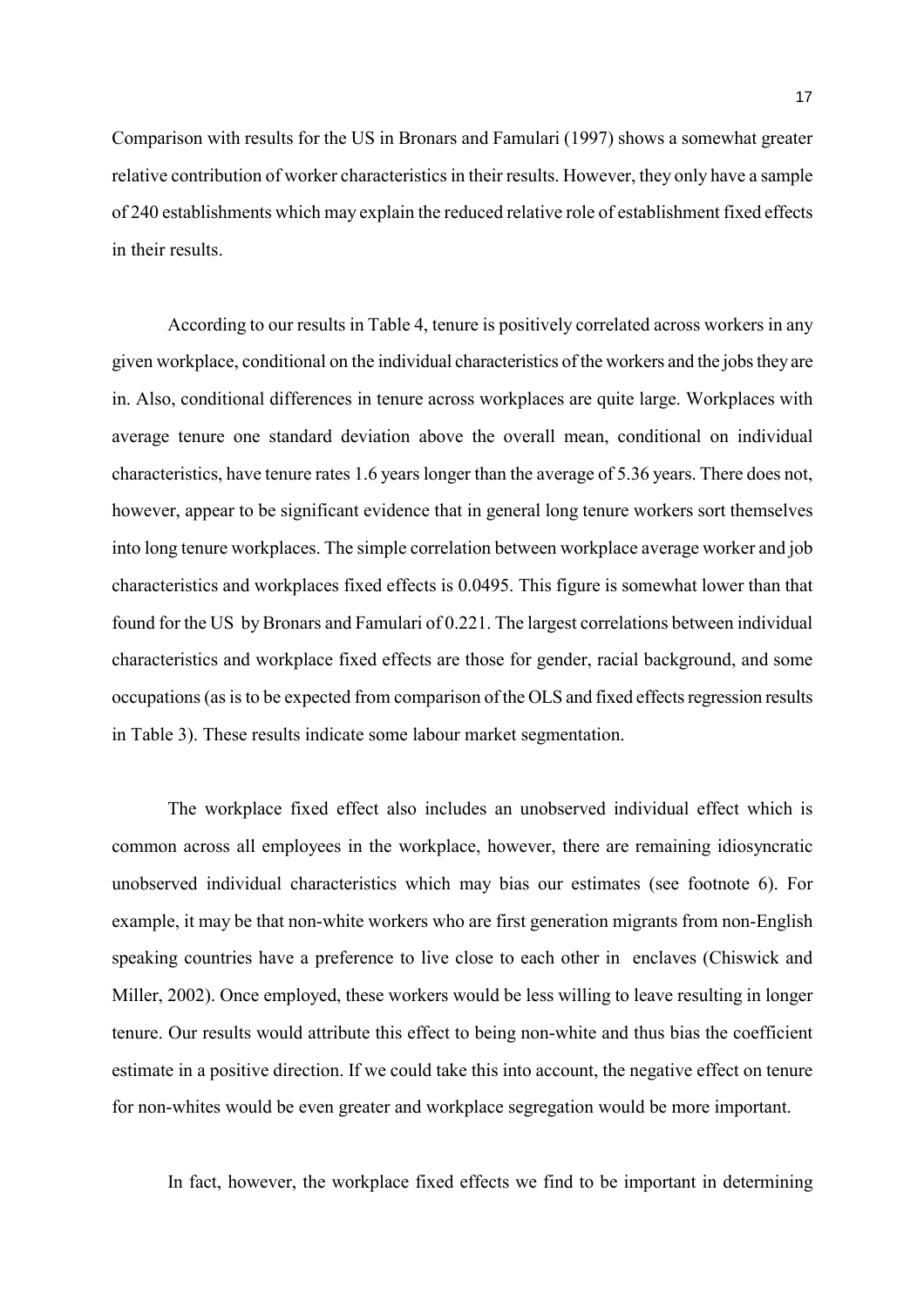individual tenure are essentially uncorrelated with observed individual characteristics. It seems unlikely therefore that these workplace effects mostly capture unobserved individual characteristics as, according to the results in Table 4, these omitted individual features would themselves be almost entirely uncorrelated with the wide range of individual and job characteristics that we employ in our individual analysis<sup>20</sup>. We can, however, obtain some insight into which workplace characteristics are correlated with the fixed effects by analysing the workplace data. We turn to that in the next section.

#### *5.2 Workplace tenure.*

i

In this section we consider models of the workplace fixed-effects, that is average tenure in the workplace conditioning on the individual characteristics of the workers concerned. The estimates are given in Table 5. We present three sets of estimates. First, estimates for all 1522 workplaces (in column 1) and then, second, for the 858 workplaces with disproportionately female (column 3) and finally, the 485 disproportionately non-white workforces (column 5). In the final two cases, this definition of disproportionately female or non-white workplaces is where the proportion of these workers in a workplace is above the average for all workplaces. These proportions are 49% for females and 3.5% for non-white workers. Comparison of the estimates for these three samples gives us an insight into the worker tenure results above<sup>21</sup>.

First, we consider estimates for the full sample (column 1). Output demand effects have a significant impact on workplace average tenure. The impact of positive demand changes is to reduce average tenure whilst negative demand changes increase tenure. As the model evaluated by Mumford and Smith (2002) shows; positive demand shocks will result in reduced average

 $^{20}$ It may be that women and non-white employees behave as a group (even once we have allowed for their individual characteristics) in such a way as to produce shorter tenure in their workplaces than white males do, however, we don t believe our results provide any evidence for this claim. Indeed, our results go further than the large literature of previous cross sectional studies by linking evidence for both employee characteristics and identifying the workplace effect.

 $21$ The dependent variable in Table 5 is the workplace fixed effect which is generated. As this variable is the dependent variable, therefore, there is no generated regressor problem in assessing the estimated parameters of the models reported in this table. If it were a right hand side variable then adjustments analogous to those proposed by Pagan (1984) would indeed need to be employed.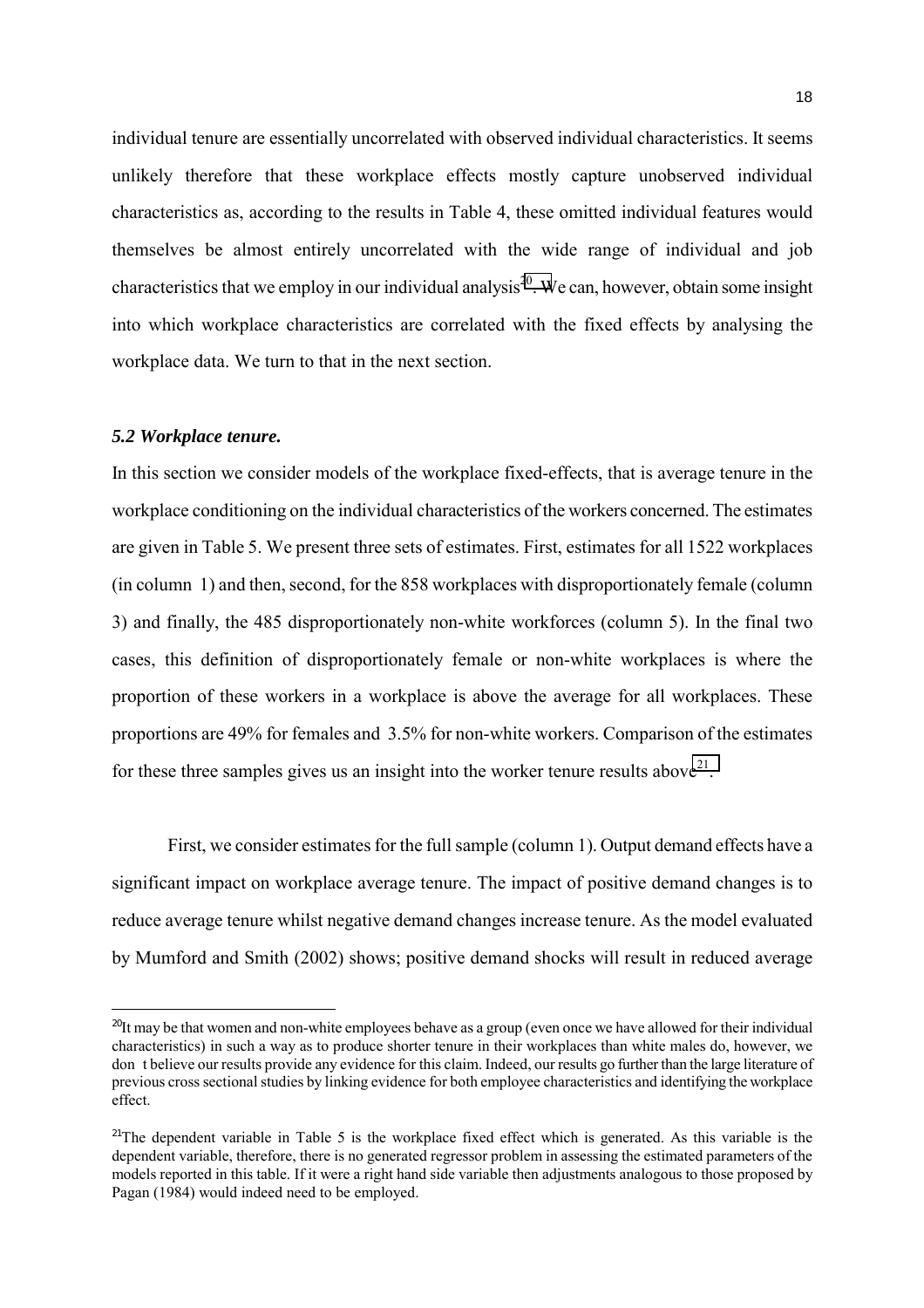tenure if workplaces predominantly choose to adjust the level of labour demand upwards by increasing hiring rather than reducing firing. Reduced demand appears to increase tenure, again suggesting that firms adjust hiring downwards rather than increase firing.

General local labour market conditions are also an important determinant of conditional workplace tenure in our results. The unemployment rate in the standard statistical region of the workplace increases tenure. The impact of increased unemployment on reducing quits makes this the expected sign. We might also expect the local unemployment rate to be an additional measure of local product market demand conditions. Given our discussion of the impact of workplace demand above, the positive effect of unemployment on tenure is reinforcing.

Two features of workplace structure are significant in the full-sample results: workplace age and multiple workplaces. Workplace age might be expected to be positively associated with average tenure by construction. However, we find (in unreported results) this effect remains significant if we restrict analysis to very long -lived workplaces. Institutional features such as well-developed industrial relations procedures in older firms can be expected to be important here. This is further supported by the significant positive impact of the existence of grievance procedures. Workplaces which are part of firms with multiple workplaces have shorter average tenure in our results which may be due to the added flexibility multiple workplaces brings to the firm when allocating workers to jobs.

Finally, in common with Bronars and Famulari (1997), we find that conditional workplace average tenure is significantly affected by the industry in which the workplace operates. From Table 5 it can be seen that there are some differences between sectors<sup>22</sup>, several industries have significantly lower tenure than the missing wholesale and retail sector category. Workplaces in the electrical and health sectors have the lowest average tenure, whilst none are

ĺ.

 $^{22}$ F-tests for the exclusion of industry effects are significant at the 1% level.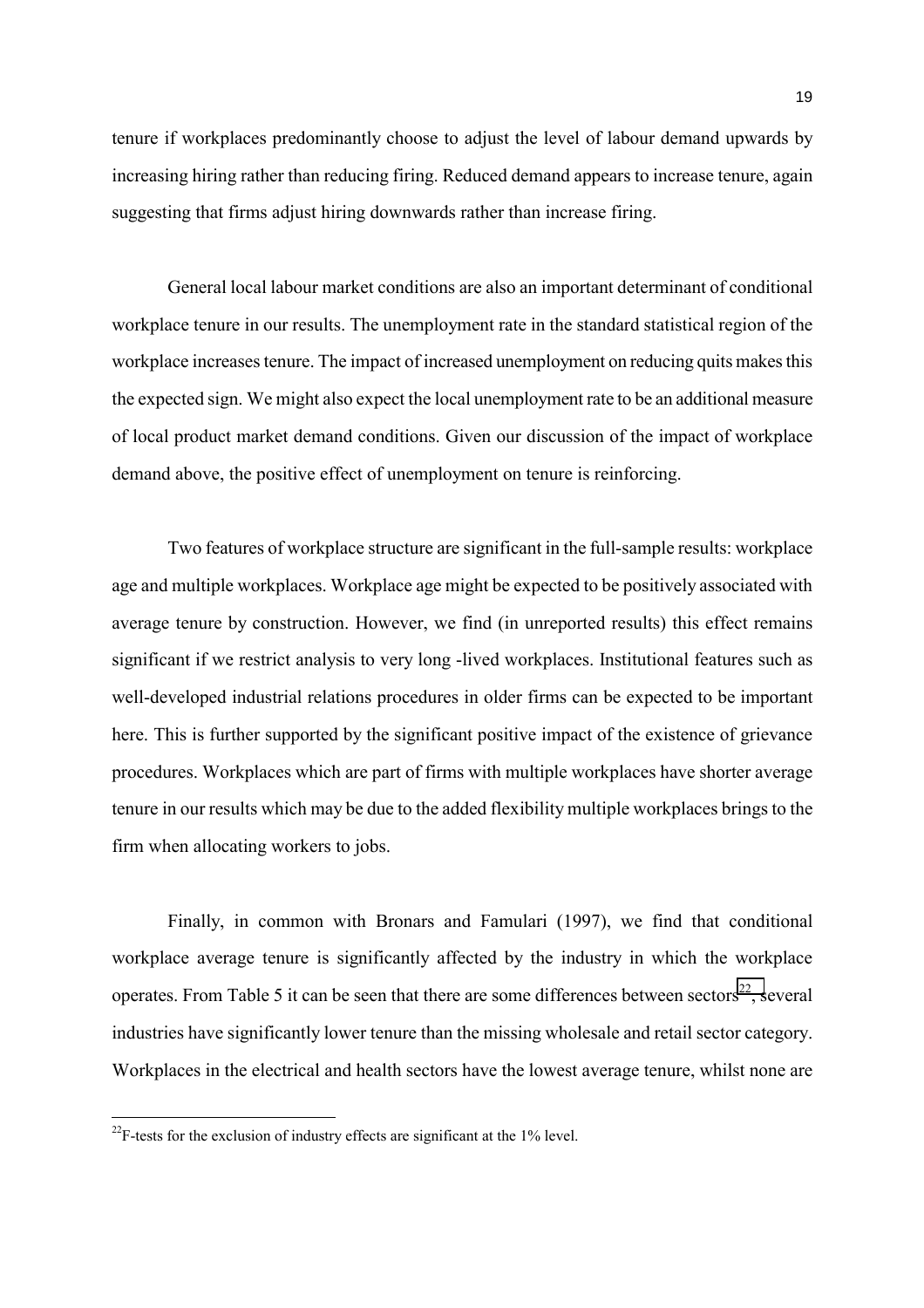significantly higher than the wholesale and retail sector.

Comparing the results for all workplaces (column 1) with those for disproportionately female (column 3) and disproportionately non-white (column 5) workplaces, we can see that these workplaces are reacting differently to some of the economic measures. In the general results, improved market demand leads to lower tenure suggesting firms respond by creating more jobs. This is not true for female and non-white workplaces. Similarly tenure in the female and non-white workplaces is more strongly related to the unemployment rate suggesting members of these workforces are less likely to quit given the unemployment rate. And the declining negative impact of multiple workplaces suggests workers are less likely to be relocated within the firm if they are in female or non-white dominated workplaces. Taken together these results suggest that the average tenure of workforces in female and non-white workplaces is less responsive to measures of market change.

The impact of the industrial relations indicators is similar across the three types of workplaces. Comparing industry effects in the general results with the non-white workplaces shows a similar pattern across these workplaces, however, in those industries associated with a lower average tenure the negative relationship is often stronger for non-white workplaces (the electrical, hotels, and transport sectors). The negative impact associated with the health sector is much the same, whilst non-white workplaces in the public service sector have smaller decline in tenure. Typically this pattern of industry effects is not reproduced for female workplaces.

The one industry where the direction of the impact on average tenure is significantly reversed in across our workplace categories is manufacturing, in general this sector is associated with lower average tenure. However, female dominated workplaces in manufacturing have higher average tenure and this effect is stronger in non-white workplaces.

#### **6. Conclusion**

This paper examines the determination of individual and workplace tenure employing new linked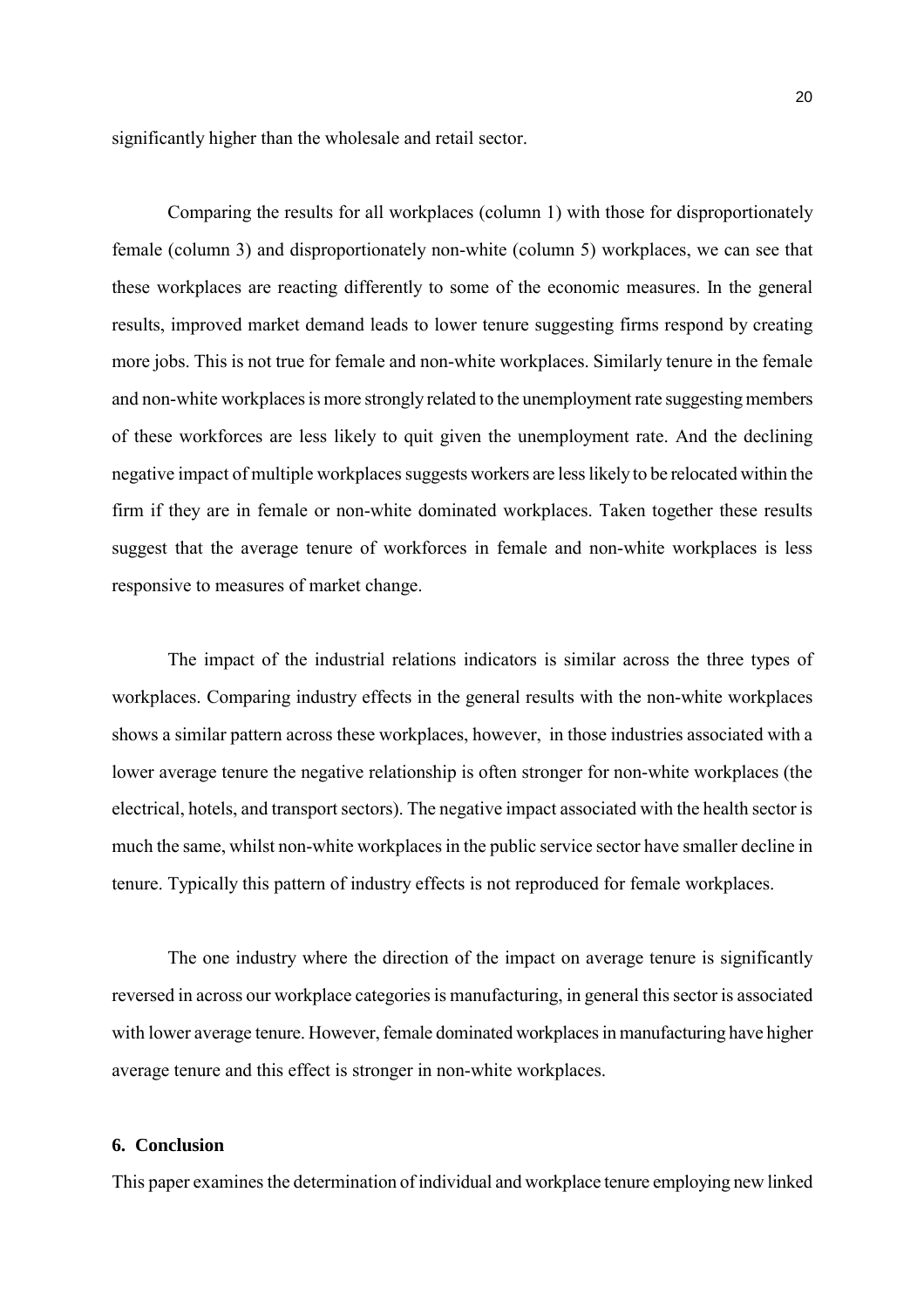data sets which has allowed for a more complete analysis of the determinants of job tenure. Using a fixed effects estimator, we find that a range of demographic, job related, educational, and occupation variables are important for explaining individual job tenure. We also find strong evidence of a positive impact of union membership on individual job tenure. This is consistent with the union voice literature, although our approach is different to those studies.

Workplace fixed effects explain as much of the variation in individual tenure as the measured individual characteristics in our study. These two groups of variables are essentially uncorrelated implying that the measured individual characteristics of long tenure workers are not closely related with the features of long tenure workplaces. However, we do find the negative impact of gender and race on tenure, that is well documented in the existing literature and appears strongly significant in estimates excluding workplace effects, is offset when workplace effects are included. We interpret this as evidence in favour of job segmentation.

We find, when exploring workplace average tenure conditioning on the individual characteristics of the workers, that tenure is longer in workplaces facing reduced market demand and higher local area unemployment indicative of mobile workforces. Workplaces with disproportionately female and non-white workforces are, however, less responsive to these measures of market change. Furthermore, of those industries with low average tenure, tenure is even lower in non-white workplaces. Future work, possibly including linked panel data, could elaborate more fully on the nature of these low tenure workplaces.

#### **References.**

Abowd, J.M. Kramarz, F. and Margolis, D.N. 1999. 'High wage workers and high wage firms.' *Econometrica* 67(2), 251-334.

Anderson, P. A. and Meyer, B. B. 1994. 'The Extent and Consequences of Job Turnover.' In Baily, N.B, Reiss, P.C. and Winston, C. (Editors) *Brookings Papers in Economic Activity: Microeconomics 1994* . Brookings Institution, Washington, D.C.

Becker, G.1975. *Human Capital* 2nd Edition. University of Chicago Press, Chicago.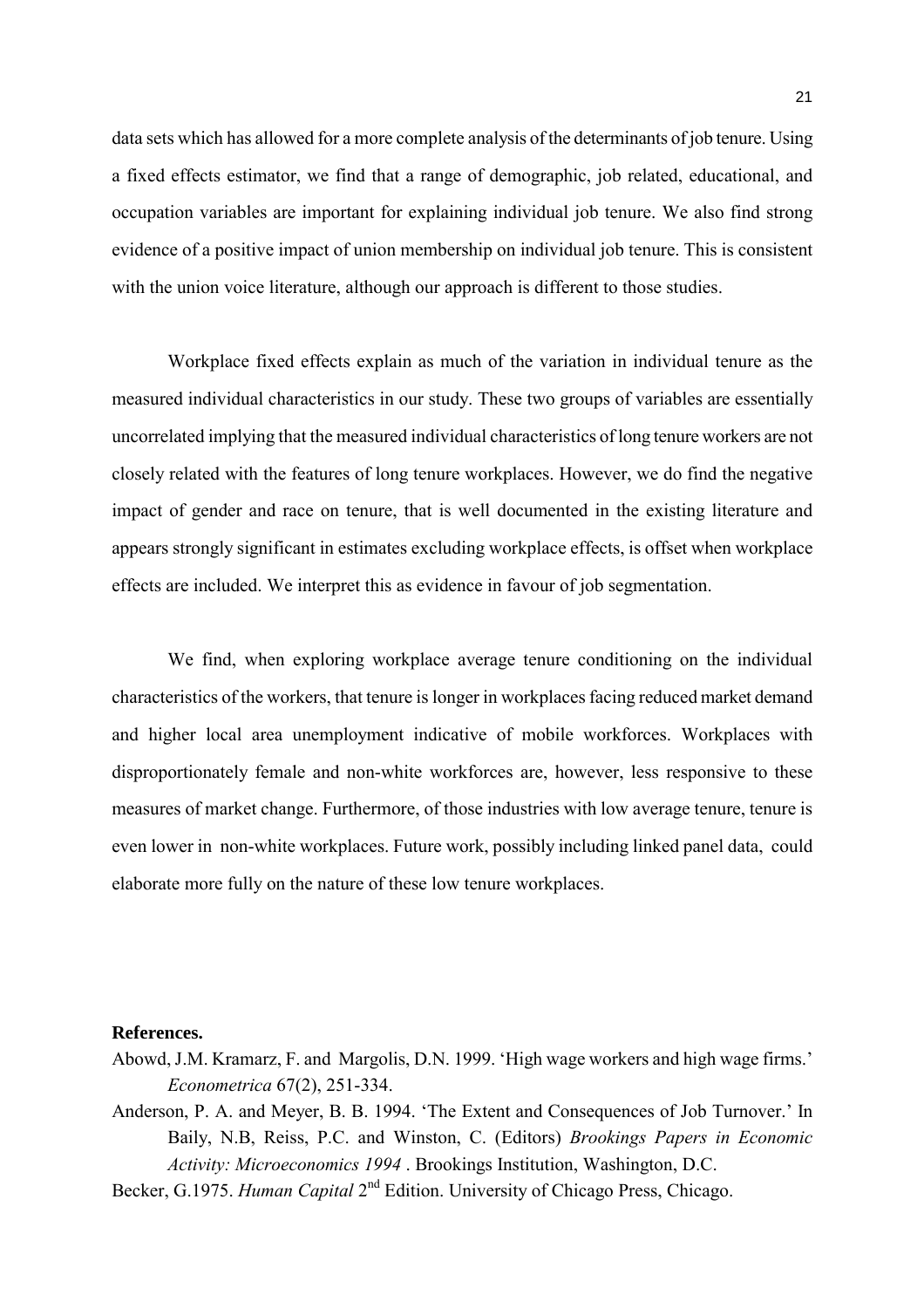- Bingley, P. and Westergaad-Nielsen, N. 1998. 'Establishment tenure and worker turnover.' *Mimeo Aarhus Business School*.
- Blanchflower, D. G. and Burgess. S.M. 1996. 'Job creation and job destruction in Great Britain in the 1980s.' *Industrial and Labor Relations Review* 50(1), 17-38.
- ----- 1998. 'New technology and jobs: Comparative evidence from a two country study.' *Economics of Innovation and New Technology* 52(4), 109-138.
- Bronars, S.G. and Famulari, M. 1997. 'Wage, tenure and wage growth variation within and across establishments.' *Journal of Labor Economics* 15(2), 285-317.
- Brown, J. 1989. Why do wages increase with tenure.' *American Economic Review* 79, 971-999.
- Burgess, S. 1998. The reallocation of labour: An international comparison using job tenure data.' Mimeo, Department of Economics, University of Bristol.
- Burgess, S. and Rees, H. 1996. 'Job tenure in Britain, 1975-1992.' *Economic Journal* 106(435), 809-816.
- Burgess, S. and Rees, H. 1997. 'Transient jobs and lifetime jobs: Dualism in the British labour market.' *Oxford Bulletin of Economics and Statistics* 59(3); 309-328.
- Burgess, S. and Rees, H. 1998. A disaggregate analysis of the evolution of job tenure in Britain, 1975-1993.í *British Journal of Industrial Relations* 36(4), 629-655.
- Burgess, S. Lane, J. and Stevens, D. 1999. 'Job flows, worker flows and churning.' *Journal of Labor Economics* 18(3); 473-502.
- ----- 2001. 'Churning dynamics: An analysis of hires and separations at the employer level.' *Labour Economics* 8(1); 1-15.
- Caballero, R.J. and Hammour, M.L. (1994). 'The cleansing effect of recessions.' *American Economic Review* 84(5); 1075-1084.
- Cain, G. C. 1986. 'The economic analysis of labor market discrimination: A survey.' in Ashenfelter, Orley and Layard, Richard (editors). *Handbook of Labor Economics*. (North Holland, Amsterdam), 693-785.
- Chesher, A. and Lancaster, T. 1987. 'The estimation of models of labour market behaviour.' *Review of Economic Studies* 50, 609-624.
- Chiswick, B.R. and Miller, P.W. 2002. 'Do enclaves matter in immigrant adjustment.' *IZA Discussion Paper* 449.
- Cully, M. A. O'Reilly, A. Millward, Forth, J. Woodland, S. Dix, G. and Bryson, A. 1998. *The 1998 workplace employee relations survey: first findings.* Department of Trade and Industry.
- Davis, S. and Haltiwanger, J. 1990. 'Gross job creation and destruction: Microeconomic Evidence and macroeconomic implications.' *NBER Annual* 5; 123-168.
- Davis, S. Haltiwanger, J. and Schuh, S. 1996. *Job Creation and Job Destruction*. MIT Press: Cambridge, USA.
- Deaton, A. 1998. *The Analysis of Household Surveys. A Microeconometric Approach to Development Policy.* World Bank. John Hopkins University Press, Baltimore.
- Department of Trade and Industry. 1999. *Workplace Employee Relations Survey: Cross-Section, 1998 (computer file)*. 4<sup>th</sup> ed. Colchester: The Data Archive (distributor), 22 December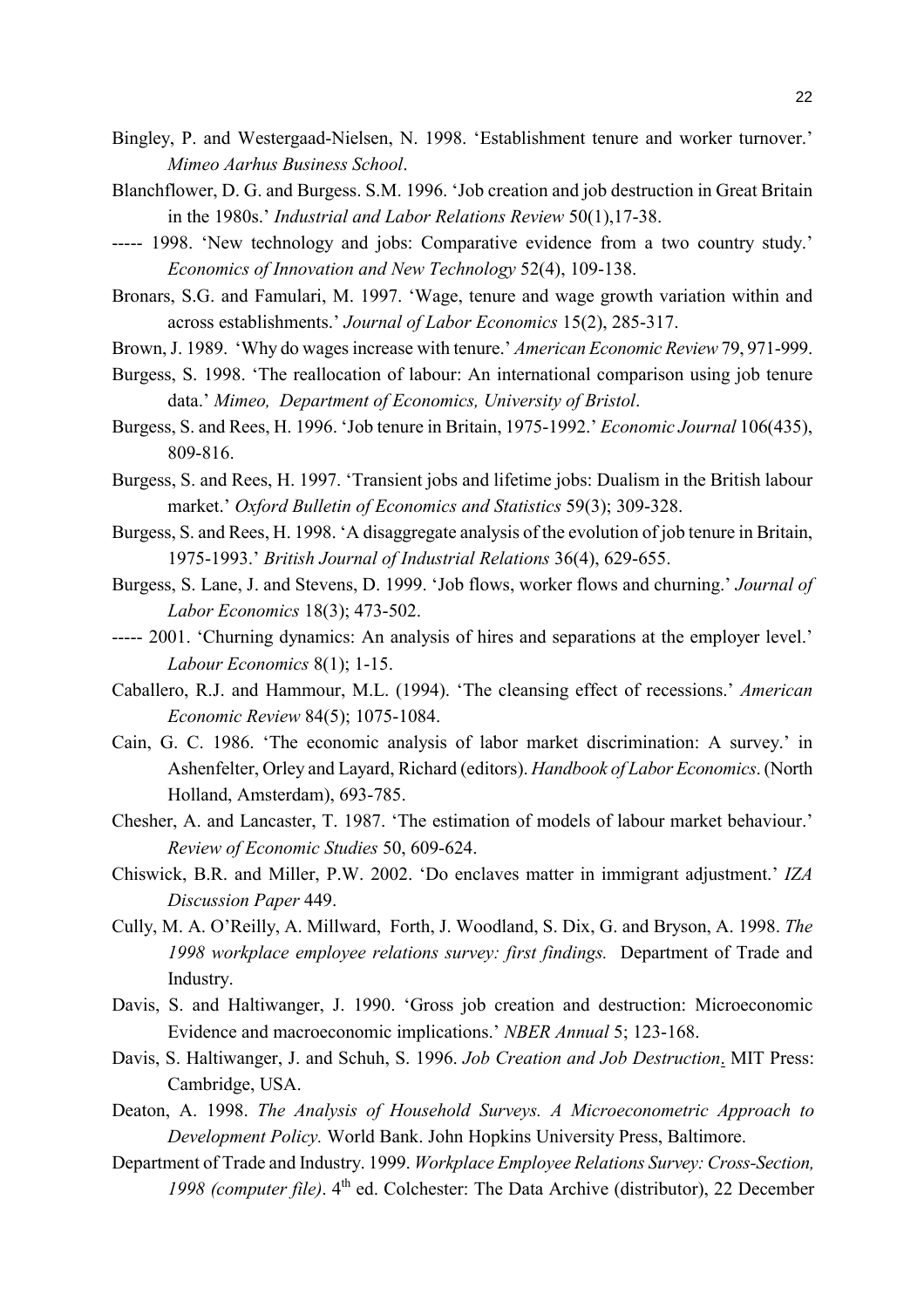1999. SN: 3955.

- Doeringer, P. B. and Piore, M.J. 1971. *Internal labor markets and manpower analysis*. D.C.Heath, Massachusetts, USA.
- Filer, R. 1986. 'The role of personality and tastes in determining occupational structure.' *Industrial and Labor Relations Review* 39, 412-424.
- Freeman, R. 1980. 'The exit-voice tradeoff in the labor market: Unionism, job tenure, quits and separations.' *Quarterly Journal of Economics* 94(4), 643-674.
- Freeman, R. and Medoff. J. 1984. *What do unions do?* Basic Books, New York.
- Greene,. W.H. 1997. *Econometric analysis*. Third edition. Prentice Hall International, New Jersey.
- Gregg, P. and Wadsworth, J. 1995. ëA short history of labour turnover, job tenure and job security, 1975-1993.' *Oxford Review of Economic Policy* 11(1), 73-90.
- ----- 1998. 'Job tenure in the UK 1975-1997.' *LSE Working Paper* 967.
- Henley, A. Disney, R. and Carruth, A. 1994. 'Job tenure and asset holdings.' *Economic Journal* 104(423), 338-349.
- Joshi, H. and Paci, P. 1998. *Unequal pay for men and women*. MIT Press, Cambridge Massachusetts.
- Jovanovic, B. 1979. 'Job matching and the theory of turnover.' *Journal of Political Economy* 87, 685-709.
- Killingsworth, M. 1983. Labour supply. Cambridge University Press, Cambridge UK.
- Konings, J. 1995. Job creation and job destruction in the U.K. manufacturing sector. *Oxford Bulletin of Economics and Statistics* 57, 5-24.
- Miller, P. and Mulvey, C. 1991.' Australian evidence on the exit/voice model of the labor market.' *Industrial and Labor Relations Review* 45(1), 44-57.
- Millward, N. Woodland, S. Bryson, A. Forth, J. and Kirby, S. 1999. A bibliography of research based on the British Workplace Industrial Relations Survey Series.<sup>*Nimeo, National n*</sup> *Institute for Economic and Social Research*, November.
- Mortensen, D and Pissarides, C. 1994. 'Job creation and job destruction in the theory of unemployment.' *Review of Economic Studies* 61, 397-416.
- Mumford, K. 1996. 'Arbitration and ACAS in Britain: A historical perspective.' *British Journal of Industrial Relations* 34(2), 287-306.
- Mumford, K. and Smith, P.N. 1996. Job reallocation: Theory and workplace evidence. *University of York, Discussion Papers in Economics* 96/46.
- ----- 2003. Job reallocation, employment change and average job tenure: Theory and workplace evidence from Australia. *Forthcoming, Scottish Journal of Political Economy*.
- Nickell, S.Jones, T. and Quintini. G. 2002. A picture of the job insecurity facing British men. *Economic Journal* 112(476), 1-27.
- Neumark, D. Polsky, D. and Hansen, D. 1999. 'Has job stability declined yet? New evidence for the 1990s.' *Journal of Labour Economics* 17(4), S29-S64.
- Pagan, A. 1984. 'Econometric issues in the analysis of regressions with generated regressors.' *International Economic Review* 25(1), 221-247.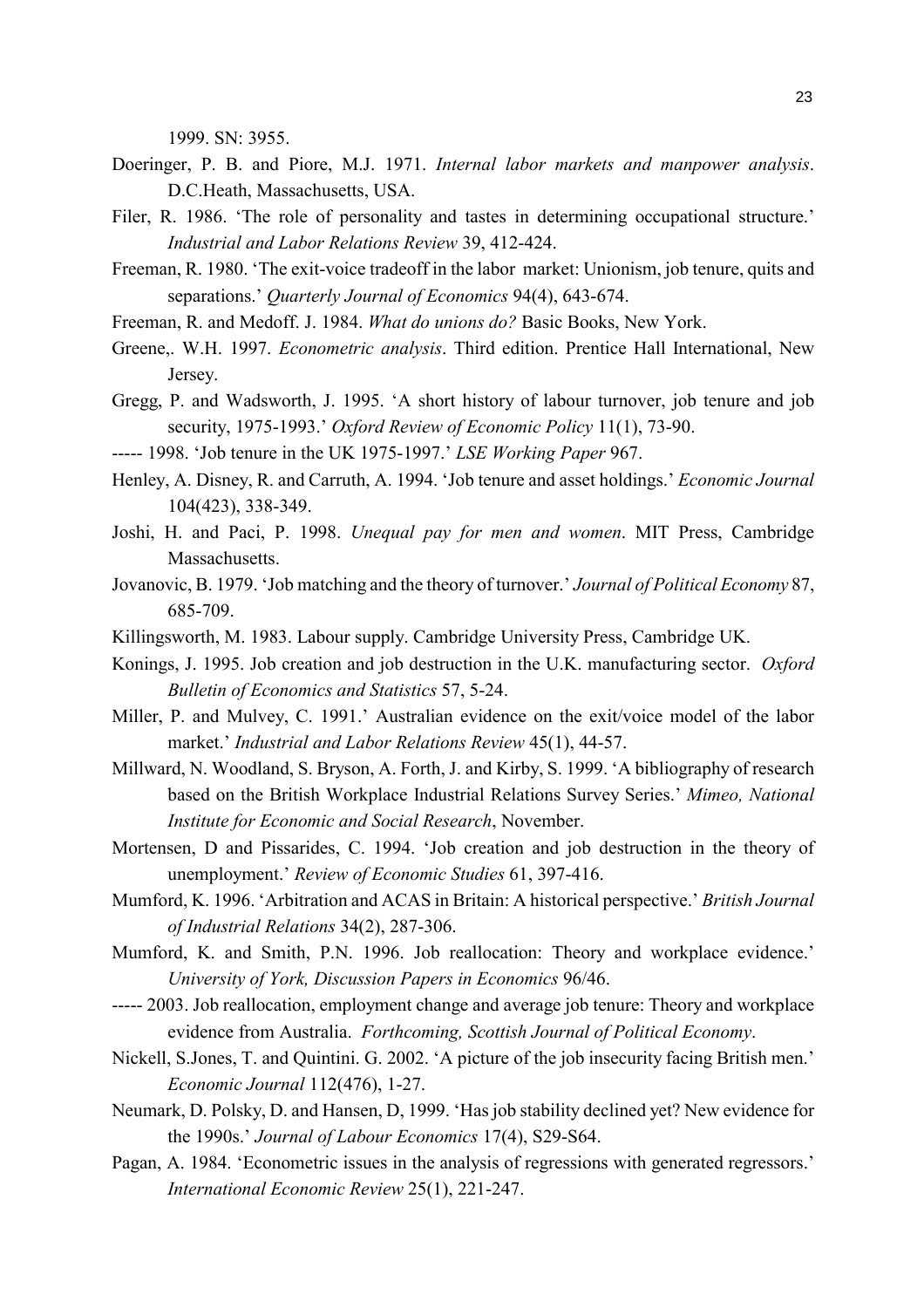Rebitzer, J.B. 1986. 'Establishment size and tenure.' *Industrial Relations* 25(3), 292-302.

- Shah, A. 1985. Are wage incentives and unionism important determinants of job tenure.<sup>7</sup> *Oxford Economic Papers* 37, 643-658.
- Stigler, G. 1962. 'Information in the labor market.' *Journal of Political Economy* 70(1); S94-S105.
- Taubman, P. and Wachter, M. 1986. 'Segmented Labor Markets.' in Ashenfelter, O. and Layard, R. (Editors). *Handbook of Labor Economics* Volume 2. North-Holland, Amsterdam.
- Topel, M. and Ward, M. 1992. 'Job mobility and the careers of young men.' *Quarterly Journal of Economics* 107(2), 439-479.
- Whitfield, K.. Marginson, P. and Brown, W. 1994. Workplace industrial relations under different regulatory systems: A survey-based comparison of Australia and Britain.' *British Journal of Industrial Relations* 32(3), 319-339.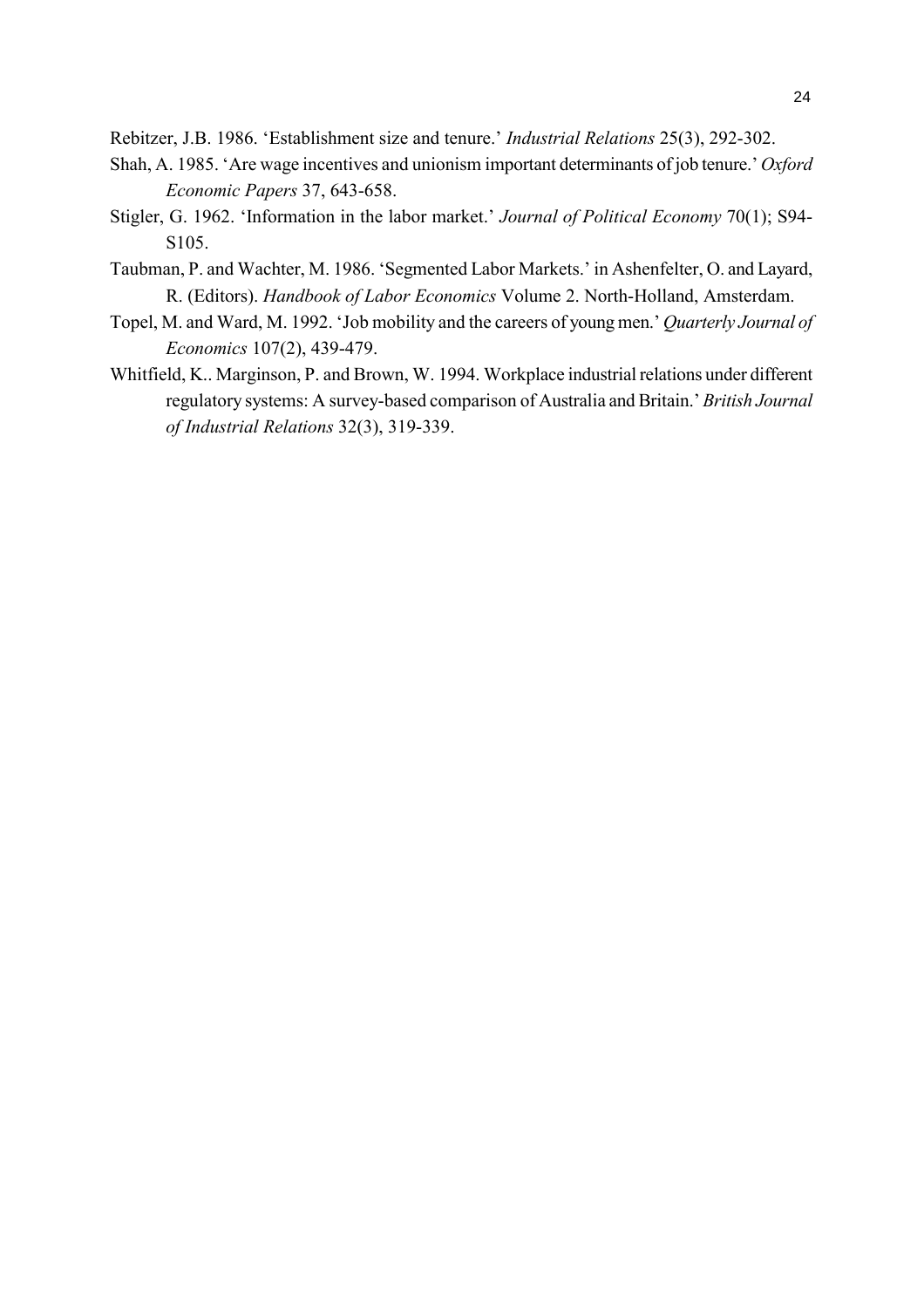| Variable          |        | Mean Std. Error | Min      | Max  | Definition                                                           |  |  |
|-------------------|--------|-----------------|----------|------|----------------------------------------------------------------------|--|--|
| (1)               | (2)    | (3)             | (4)      | (5)  | (6)                                                                  |  |  |
| tenure            | 5.357  | 0.059           | 0.5      | 10   | years at workplace (mid points 5 bands) max 10 years                 |  |  |
| age               | 39.014 | 0.153           | 20       | 60   | midpoints of individuals age bands (7 bands)                         |  |  |
| female            | 0.478  | 0.009           | 0.00     | 1.00 | female                                                               |  |  |
| child04           | 0.146  | 0.005           | 0.00     | 1.00 | dep child aged 0-4                                                   |  |  |
| child511          | 0.201  | 0.005           | 0.00     | 1.00 | dep child aged 5-11                                                  |  |  |
| child12           | 0.201  | 0.004           | 0.00     | 1.00 | dep child aged12-18                                                  |  |  |
| non-white         | 0.035  | 0.002           | $0.00\,$ | 1.00 | not white                                                            |  |  |
| married           | 0.697  | 0.005           | 0.00     | 1.00 | cohabiting with spouse or partner                                    |  |  |
| home working      | 0.098  | 0.005           | 0.00     | 1.00 | working from home is available                                       |  |  |
| job share         | 0.163  | 0.005           | 0.00     | 1.00 | job sharing is available                                             |  |  |
| flexible time     | 0.324  | 0.008           | 0.00     | 1.00 | flexible working hours are available                                 |  |  |
| part time         | 0.246  | 0.008           | 0.00     | 1.00 | work $\leq$ 30 hours per week                                        |  |  |
| total hours       | 36.239 | 0.239           | 0.5      | 125  | total hours worked in norm week, incl overtime                       |  |  |
| prefer more hours | 0.279  | 0.006           | 0.00     | 1.00 | work extra hours because enjoy or need money                         |  |  |
| training          | 2.538  | 0.044           | 0.00     | 10   | days of employer paid for or organised job training in previous year |  |  |
| training dummy    | 0.61   | 0.04            | 0.00     | 1.00 | employer paid for or organised job training                          |  |  |
| union member      | 0.397  | 0.011           | 0.00     | 1.00 | is a union (or staff association) member                             |  |  |
| job stress        | 0.482  | 0.006           | 0.00     | 1.00 | worry a lot about job outside working hours                          |  |  |
| job effort        | 0.048  | 0.002           | 0.00     | 1.00 | job requires respondent to work very hard                            |  |  |
| job insecurity    | 0.195  | 0.005           | 0.00     | 1.00 | feel job is insecure at this wp                                      |  |  |
| <b>CSE</b>        | 0.118  | 0.003           | 0.00     | 1.00 | CSE or equiv, GCSE (grades D-G), highest education                   |  |  |
| O-level           | 0.271  | 0.005           | 0.00     | 1.00 | O level or equiv, GCSE (grades A-C)                                  |  |  |
| A-level           | 0.156  | 0.004           | 0.00     | 1.00 | A level or equiv                                                     |  |  |
| degree            | 0.164  | 0.005           | 0.00     | 1.00 | degree or equiv                                                      |  |  |
| post grad         | 0.056  | 0.003           | 0.00     | 1.00 | post grad degree or equiv                                            |  |  |
| other educ        | 0.233  | 0.006           | 0.00     | 1.00 | have other educ qual                                                 |  |  |

# **Table 1. Summary statistics for the employee data.**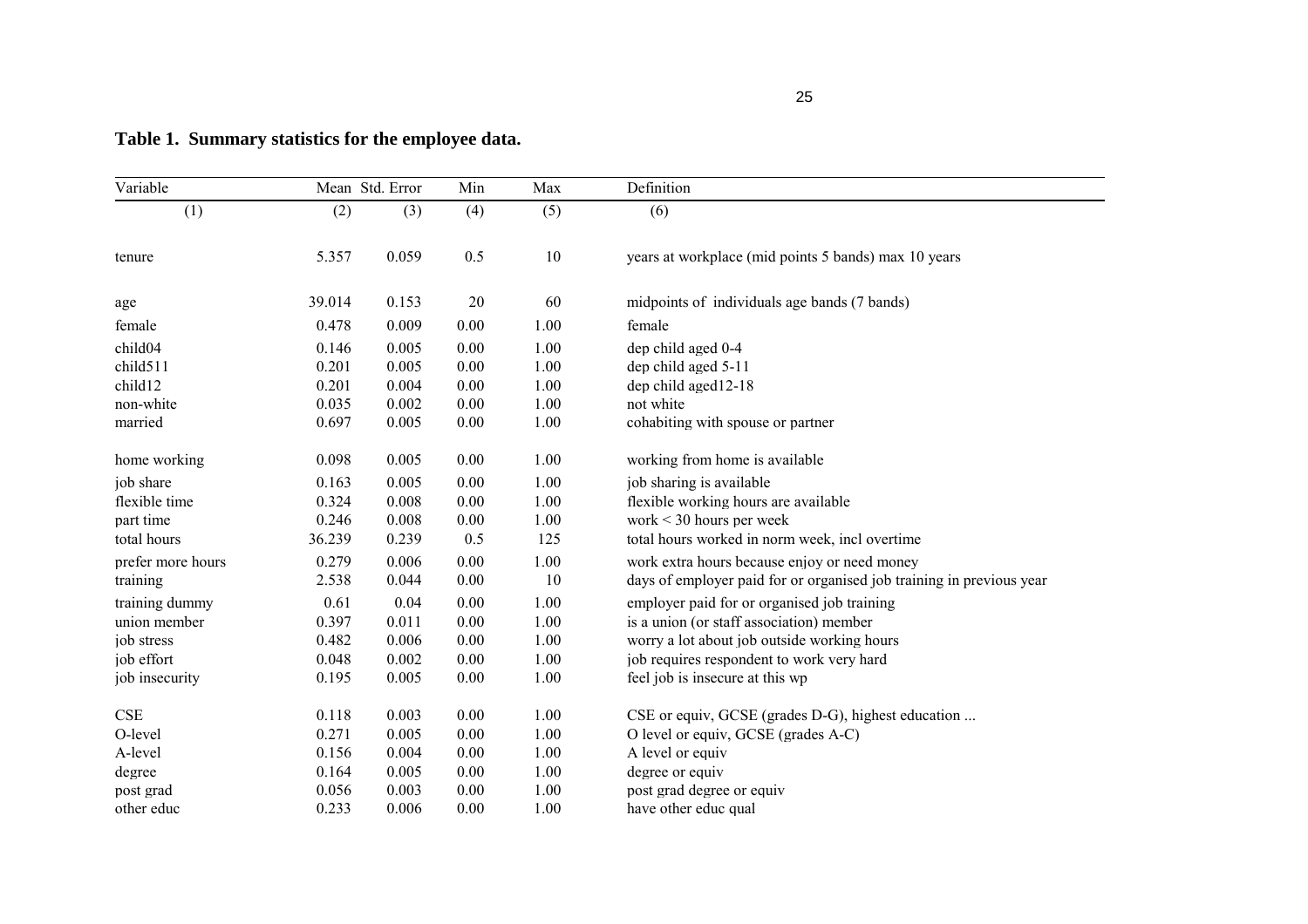| ٠<br>ï  |  |
|---------|--|
| ×<br>۰. |  |

| Variable            |       | Mean Std. Error | Min  | Max  | Definition                                                   |
|---------------------|-------|-----------------|------|------|--------------------------------------------------------------|
| (1)                 | (2)   | (3)             | (4)  | (5)  | (6)                                                          |
| vocational quals    | 0.383 | 0.006           | 0.00 | 1.00 | have vocational qualification                                |
|                     |       |                 |      |      |                                                              |
| operative           | 0.093 | 0.003           | 0.00 | 1.00 | operative and assembly                                       |
| sales               | 0.134 | 0.004           | 0.00 | 1.00 | sales operator, sales assistant                              |
| personal            | 0.095 | 0.004           | 0.00 | 1.00 | personal and protective services                             |
| craft               | 0.163 | 0.005           | 0.00 | 1.00 | craft and skilled service                                    |
| clerk               | 0.104 | 0.005           | 0.00 | 1.00 | clerical and secretarial                                     |
| assoc prof          | 0.079 | 0.006           | 0.00 | 1.00 | associate professional and technical                         |
| profs               | 0.098 | 0.006           | 0.00 | 1.00 | professionals                                                |
| managers            | 0.124 | 0.008           | 0.00 | 1.00 | managers and senior administrators                           |
| other occup         | 0.110 | 0.005           | 0.00 | 1.00 | other occupational group                                     |
|                     |       |                 |      |      |                                                              |
| no. of observations | 22173 |                 |      |      |                                                              |
| no. of strata       | 70    |                 |      |      | data are weighted to allow for stratification and clustering |
| no. of PSU          | 1774  |                 |      |      | in the surveying process                                     |

# **Table 1. Summary statistics for the employee data.**

Source: Workplace Employee Relations Survey: Cross-Section, 1998 (computer file). 4<sup>th</sup> ed. Colchester: The Data Archive (distributor), 22 December 1999. SN: 3955.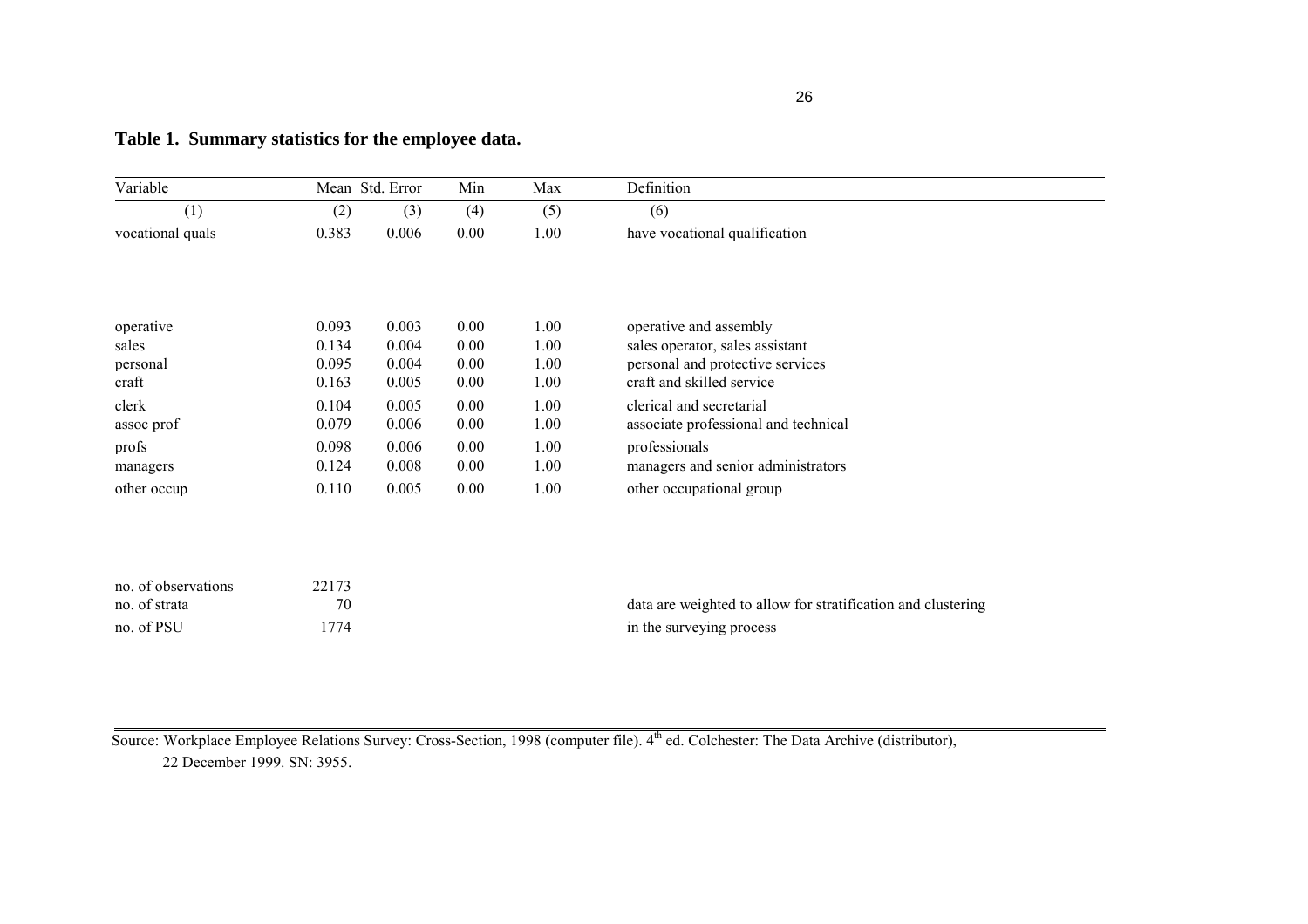all workplaces female nonwhite Variable Mean S.Dev. Min Max Mean MeanMean Definition (1) (2) (3) (4) (5) (6) (7) (8) (alpha) tenure  $-0.318$   $1.79$   $-4.66$   $5.12$   $-0.504$   $-0.637$  from the fixed effect tenure regression average tenure 4.730 2.07 0.50 10.00 4.509 4.359 average current job tenure in the workplace (5 bands) increasing demand 0.350 0.48 0.00 1.00 0.357 0.397 market for workplace main product or service growing decreasing demand  $0.104$   $0.31$   $0.00$   $1.00$   $0.100$   $0.055$  market for workplace main product or service declining local unemployment rate 4.724 1.16 3.10 7.34 4.780 4.824 unemployment rate by standard statistical region training 0.411 0.39 0.00 1.00 0.450 0.456 fraction with formal off the job training (7 bands) labour cost  $0.468$   $0.28$   $0.13$   $0.88$   $0.501$   $0.468$  labour costs as proportion of total costs (4bands) multi wp 0.651 0.48 0.00 1.00 0.700 0.718 wp is one of multiple wps in enterprise wp size 58.076 218.35 10.00 14139 51.207 79.078 employees on payroll 12 months previously wpage 30.432 42.92 0.00 473 31.924 31.089 age of the workplace union recognised  $0.377$   $0.48$   $0.00$   $1.00$   $0.434$   $0.412$  union recognised in negotiation grievance procedure 0.487 0.50 0.00 1.00 0.543 0.536 collective grievance procedure HR rep. 0.168 0.37 0.00 1.00 0.168 0.205 presence of human resources manager manufacturing 0.139 0.35 0.00 1.00 0.064 0.120 manufacturing construction 0.002 0.04 0.00 1.00 0.000 0.001 construction electrical 0.041 0.20 0.00 1.00 0.001 0.017 electrical wholesale 0.200 0.40 0.00 1.00 0.188 0.186 wholesale hotels 0.073 0.26 0.00 1.00 0.094 0.084 hotels transport 0.039 0.19 0.00 1.00 0.018 0.047 transport finance 0.027 0.16 0.00 1.00 0.031 0.026 finance other business 0.106 0.31 0.00 1.00 0.106 0.141 other business

education 0.043 0.20 0.00 1.00 0.036 0.033 education

# **Table 2. Summary statistics for the workplace data**.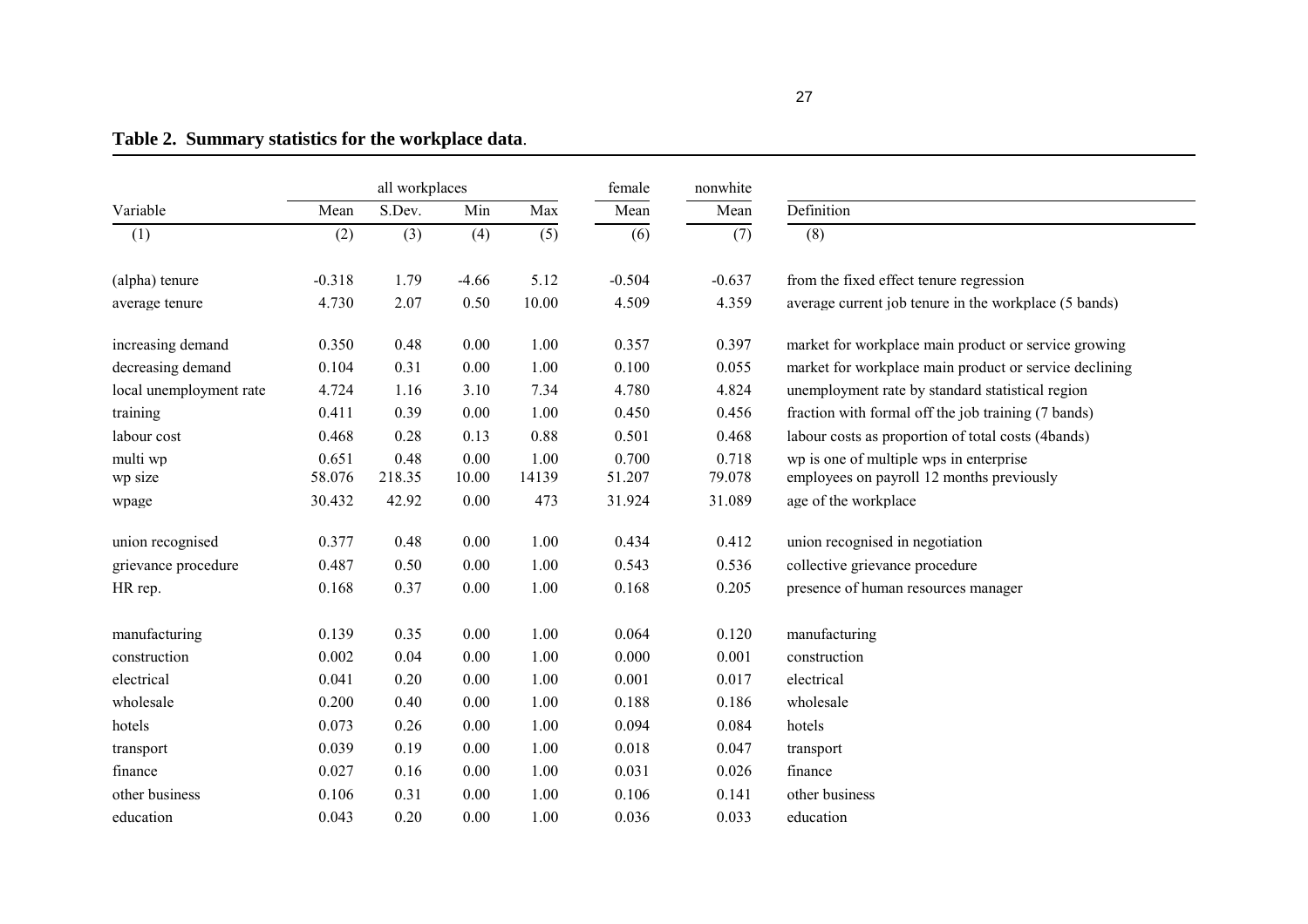|                     |       | all workplaces |      |      |       | nonwhite |                                                  |  |
|---------------------|-------|----------------|------|------|-------|----------|--------------------------------------------------|--|
| Variable            | Mean  | S.Dev.         | Min  | Max  | Mean  | Mean     | Definition                                       |  |
| (1)                 | (2)   | (3)            | (4)  | (5)  | (6)   | (7)      | (8)                                              |  |
| public              | 0.128 | 0.33           | 0.00 | 1.00 | 0.191 | 0.138    | public services                                  |  |
| health              | 0.149 | 0.36           | 0.00 | 1.00 | 0.225 | 0.173    | health                                           |  |
| other               | 0.053 | 0.22           | 0.00 | 1.00 | 0.044 | 0.034    | other                                            |  |
| no. of observations |       | 1522           |      |      | 858   | 485      | data weighted by inverse sampling probabilities. |  |

# **Table 2. Summary statistics for the workplace data**.

Source: Workplace Employee Relations Survey: Cross-Section, 1998 (computer file). 4<sup>th</sup> ed. Colchester: The Data Archive (distributor), 22 December 1999. SN: 3955.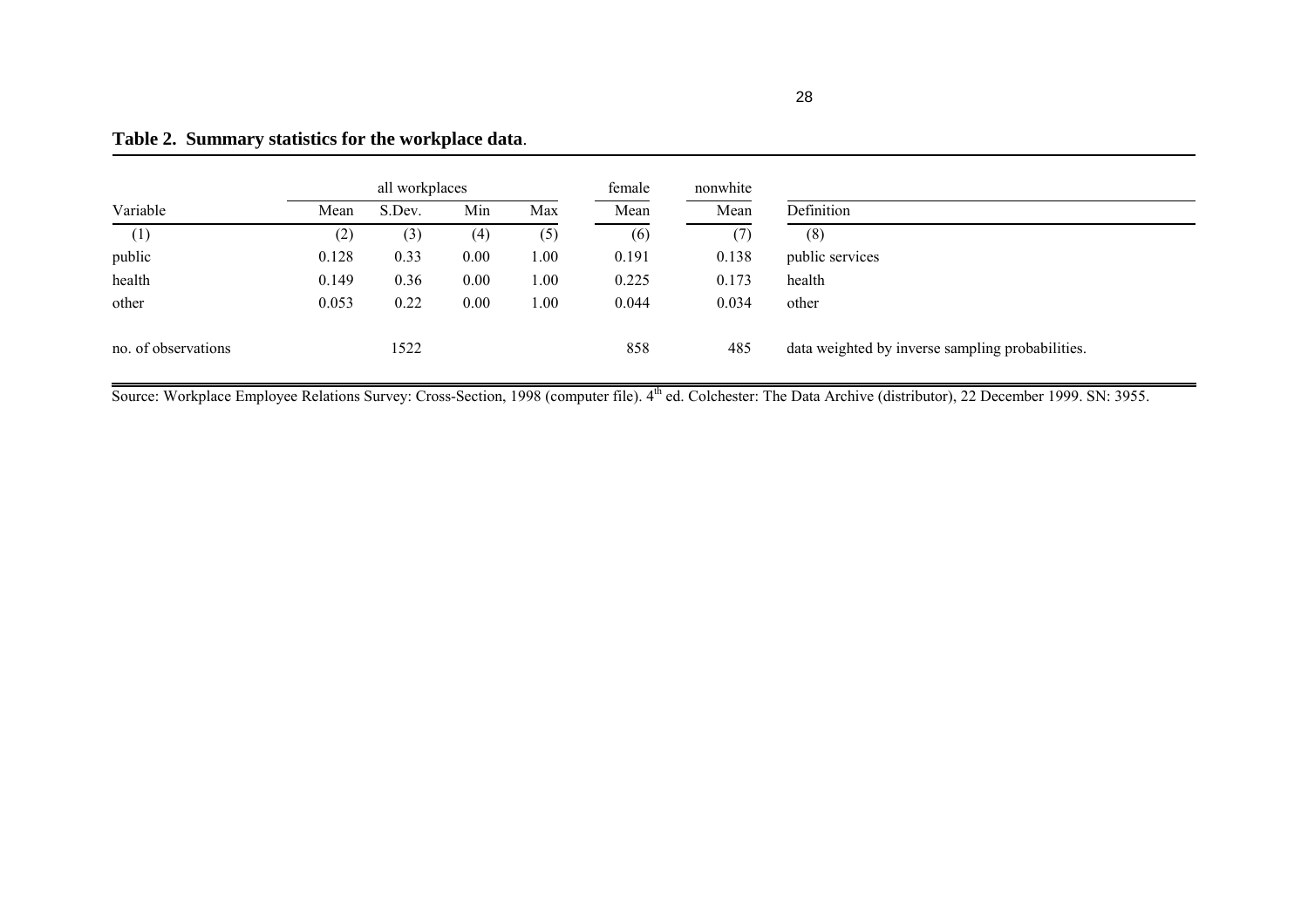| tenure                  | <b>OLS</b>   |           |              | <b>Fixed Effect</b> |  |  |  |
|-------------------------|--------------|-----------|--------------|---------------------|--|--|--|
|                         | Coef.        | t-value   | Coef.        | t-value             |  |  |  |
|                         | (1)          | (2)       | (3)          | (4)                 |  |  |  |
| age                     | 0.266        | 13.89**   | 0.252        | 13.35**             |  |  |  |
| age <sup>2</sup> (X100) | $-2.062$     | $-8.53**$ | $-1.957$     | $-8.33**$           |  |  |  |
| female                  | $-0.160$     | $-1.99**$ | 0.057        | 0.73                |  |  |  |
| child04                 | $-0.021$     | $-0.20$   | $-0.043$     | $-0.38$             |  |  |  |
| child512                | $-0.191$     | $-2.33**$ | $-0.163$     | $-1.97**$           |  |  |  |
| child13                 | $-0.303$     | $-3.62**$ | $-0.301$     | $-3.69**$           |  |  |  |
| female*child04          | 0.393        | $2.41**$  | 0.434        | $2.63**$            |  |  |  |
| non-white               | $-0.634$     | $-4.07**$ | $-0.407$     | $-2.19**$           |  |  |  |
| married                 | 0.243        | $3.41**$  | 0.171        | $2.32**$            |  |  |  |
| home working            | $-0.064$     | $-0.54$   | 0.035        | 0.32                |  |  |  |
| job share               | 0.228        | $2.63**$  | 0.283        | $3.24**$            |  |  |  |
| flexible time           | $-0.013$     | $-0.17$   | $-0.021$     | $-0.29$             |  |  |  |
| part time               | $-0.522$     | $-3.40**$ | $-0.351$     | $-2.31**$           |  |  |  |
| total hours             | 0.021        | 1.41      | 0.015        | 1.20                |  |  |  |
| total hours $2(x100)$   | $-0.029$     | $-1.74*$  | $-0.009$     | $-0.60$             |  |  |  |
| prefer more hours       | 0.061        | 0.82      | $-0.061$     | $-0.81$             |  |  |  |
| training                | $-0.070$     | $-6.28**$ | $-0.074$     | $-6.61**$           |  |  |  |
| union member            | 1.520        | $18.43**$ | 1.238        | 14.49**             |  |  |  |
| job stress              | 0.444        | $6.64**$  | 0.486        | $7.33**$            |  |  |  |
| job effort              | $-0.111$     | $-0.78$   | $-0.114$     | $-0.85$             |  |  |  |
| insecure                | $-0.075$     | $-0.78$   | $-0.078$     | $-0.80$             |  |  |  |
| insecure*manual         | 0.100        | 0.63      | 0.042        | 0.25                |  |  |  |
| other education         | 0.038        | 0.29      | $-0.033$     | $-0.24$             |  |  |  |
| olevel                  | $-0.235$     | $-1.97**$ | $-0.253$     | $-2.29**$           |  |  |  |
| alevel                  | $-0.324$     | $-2.49**$ | $-0.369$     | $-2.86**$           |  |  |  |
| degree                  | $-1.004$     | $-6.60**$ | $-0.966$     | $-6.44**$           |  |  |  |
| postgrad                | $-1.661$     | $-9.08**$ | $-1.567$     | $-8.55**$           |  |  |  |
| vocational qual.        | $-0.135$     | $-2.10**$ | $-0.102$     | $-1.58$             |  |  |  |
| sales                   | 0.607        | $3.38**$  | 0.635        | $3.43**$            |  |  |  |
| personal services       | 0.688        | $3.95**$  | 0.664        | $3.63**$            |  |  |  |
| skilled/crafts          | 0.726        | $4.34**$  | 0.511        | $2.78**$            |  |  |  |
| clerk                   | 0.337        | $2.13**$  | 0.309        | 1.86*               |  |  |  |
| assoc professional      | 0.734        | $3.98**$  | 0.481        | $2.59**$            |  |  |  |
| professional            | $-0.244$     | $-1.31$   | 0.070        | 0.36                |  |  |  |
| manager                 | 0.252        | 1.31      | $-0.138$     | $-0.67$             |  |  |  |
| other occupation        | $-0.296$     | $-1.95*$  | $-0.189$     | $-1.14$             |  |  |  |
| constant                | $-2.378$     | $-5.46**$ | $-2.006$     | $-4.41**$           |  |  |  |
| Number of obs           |              | 22173     |              | 22173               |  |  |  |
|                         | F(36, 22136) | 170.79**  | F(36, 20363) | 73.66**             |  |  |  |
| R-squared               |              | 0.27      |              | 0.42                |  |  |  |
| Adj R-squared           |              |           |              | 0.37                |  |  |  |
| Number strata           |              | 70        |              | 70                  |  |  |  |
| Number PSU              |              | 1774      |              | 1774                |  |  |  |
|                         |              |           |              |                     |  |  |  |

# **Table 3. Employee tenure.**

Source: Workplace Employee Relations Survey: Cross-Section, 1998 (computer file). 4<sup>th</sup> ed. Colchester: The Data Archive (distributor), 22 December 1999. SN: 3955. Data are weighted to allow for stratification and clustering in the surveying process. \*significant at 90% and \*\*significant at 95% confidence levels.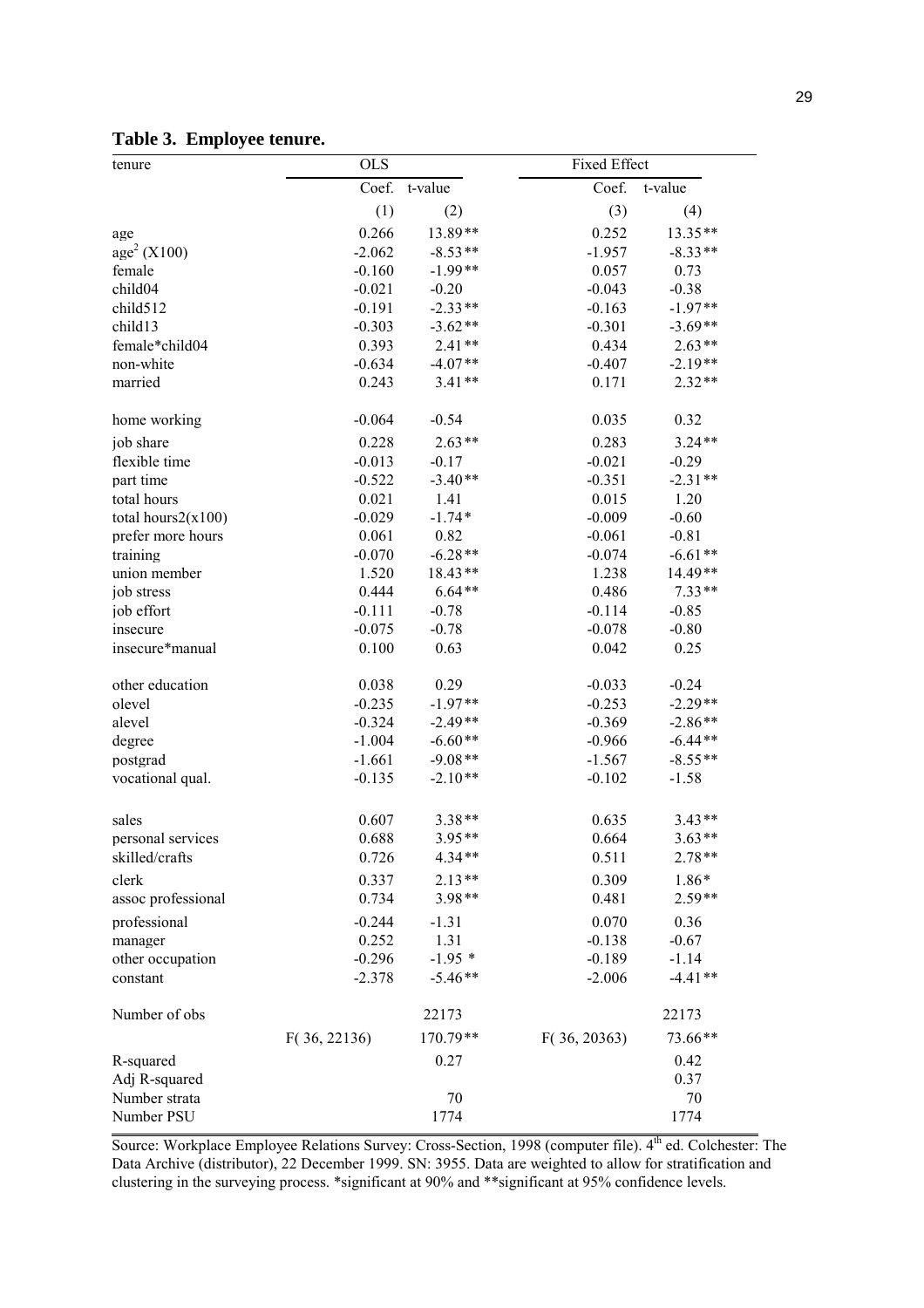# **Table 4. Variance decomposition.**

|                                                                             | tenure         |        |
|-----------------------------------------------------------------------------|----------------|--------|
|                                                                             |                |        |
| <b>Fraction of variance explained</b>                                       |                |        |
| individual characteristics and workplace fixed effects                      | 0.423          |        |
| individual characteristics (number)                                         | 0.269          | (36)   |
| workplace effects (number)                                                  | 0.285          | (1774) |
|                                                                             |                |        |
| <b>Marginal fraction of variance explained</b>                              |                |        |
| individual characteristics                                                  | 0.138          |        |
| workplace fixed effects                                                     | 0.154          |        |
| <b>Standard deviations</b>                                                  |                |        |
| individual characteristics                                                  |                |        |
| across workers<br>across workplaces                                         | 1.611<br>1.124 |        |
| workplace fixed effects                                                     | 1.792          |        |
| <b>Correlations</b>                                                         |                |        |
| individual characteristics<br>across workplaces and workplace fixed effects | 0.0495         |        |

Source: Workplace Employee Relations Survey: Cross-Section, 1998 (computer file). 4<sup>th</sup> ed. Colchester: The Data Archive (distributor), 22 December 1999. SN: 3955. Data are weighted to allow for stratification and clustering in the surveying process.